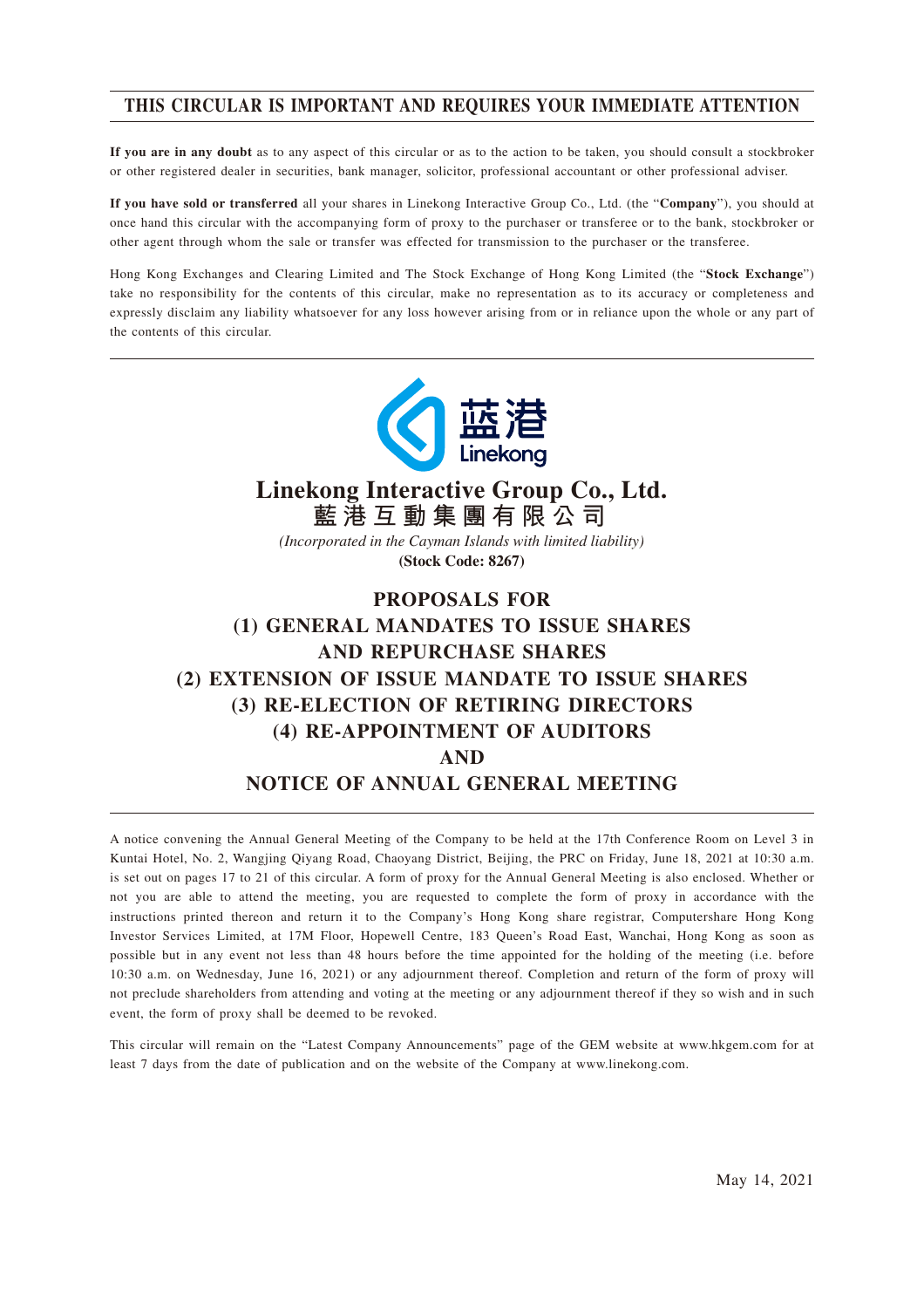# **CONTENTS**

# *Page*

|                                                                              | $\mathbf{ii}$  |
|------------------------------------------------------------------------------|----------------|
|                                                                              | $\mathbf{1}$   |
|                                                                              | $\overline{4}$ |
| APPENDIX I – DETAILS OF RETIRING DIRECTORS PROPOSED<br>FOR RE-ELECTION       | 10             |
| APPENDIX II - EXPLANATORY STATEMENT IN RELATION<br>TO THE REPURCHASE MANDATE | 13             |
|                                                                              | 17             |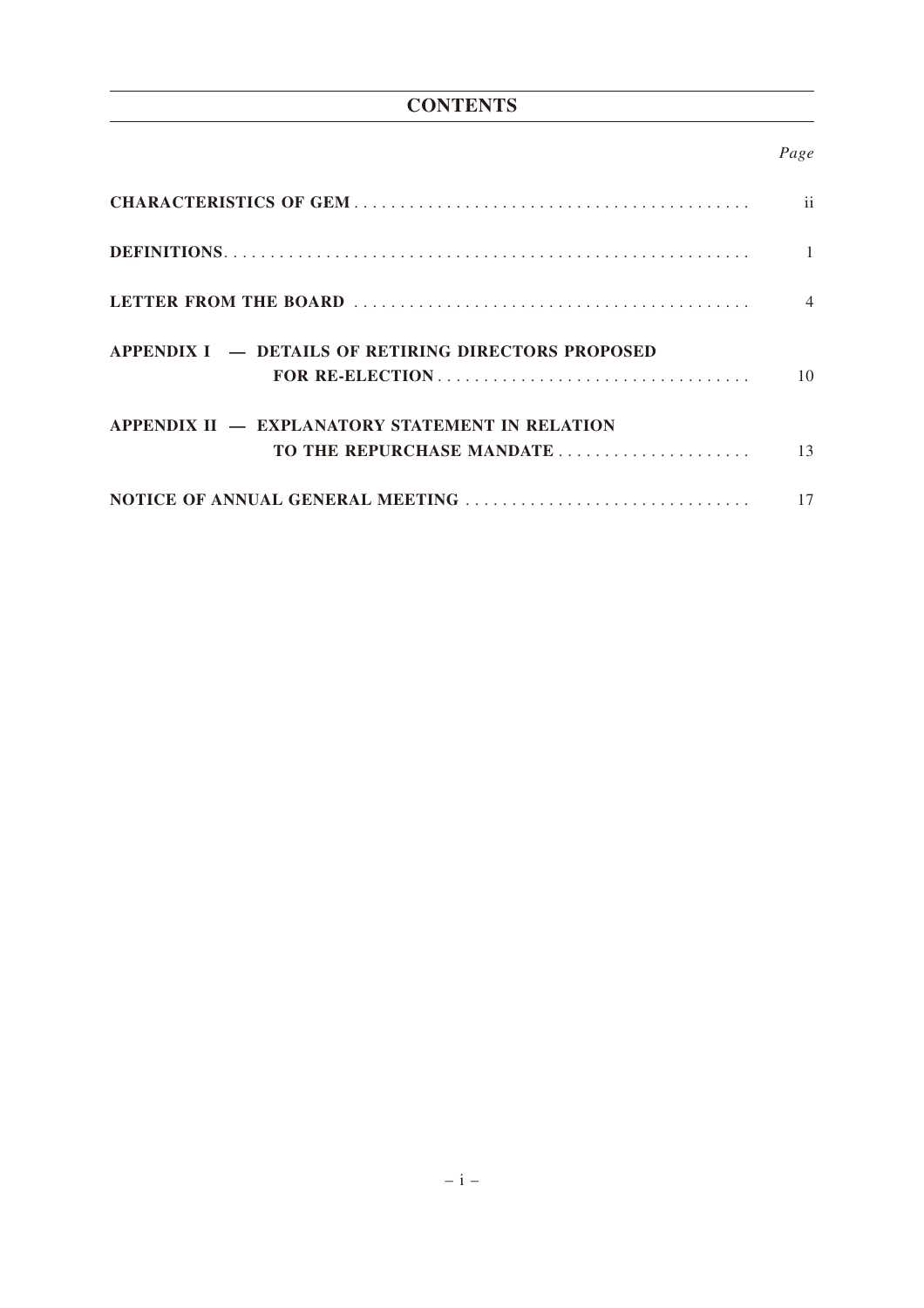## **CHARACTERISTICS OF GEM**

**GEM has been positioned as a market designed to accommodate small and mid-sized companies to which a higher investment risk may be attached than other companies listed on the Stock Exchange. Prospective investors should be aware of the potential risks of investing in such companies and should make the decision to invest only after due and careful consideration.**

**Given that the companies listed on GEM are generally small and mid-sized companies, there is a risk that securities traded on GEM may be more susceptible to high market volatility than securities traded on the Main Board of the Stock Exchange and no assurance is given that there will be a liquid market in the securities traded on GEM.**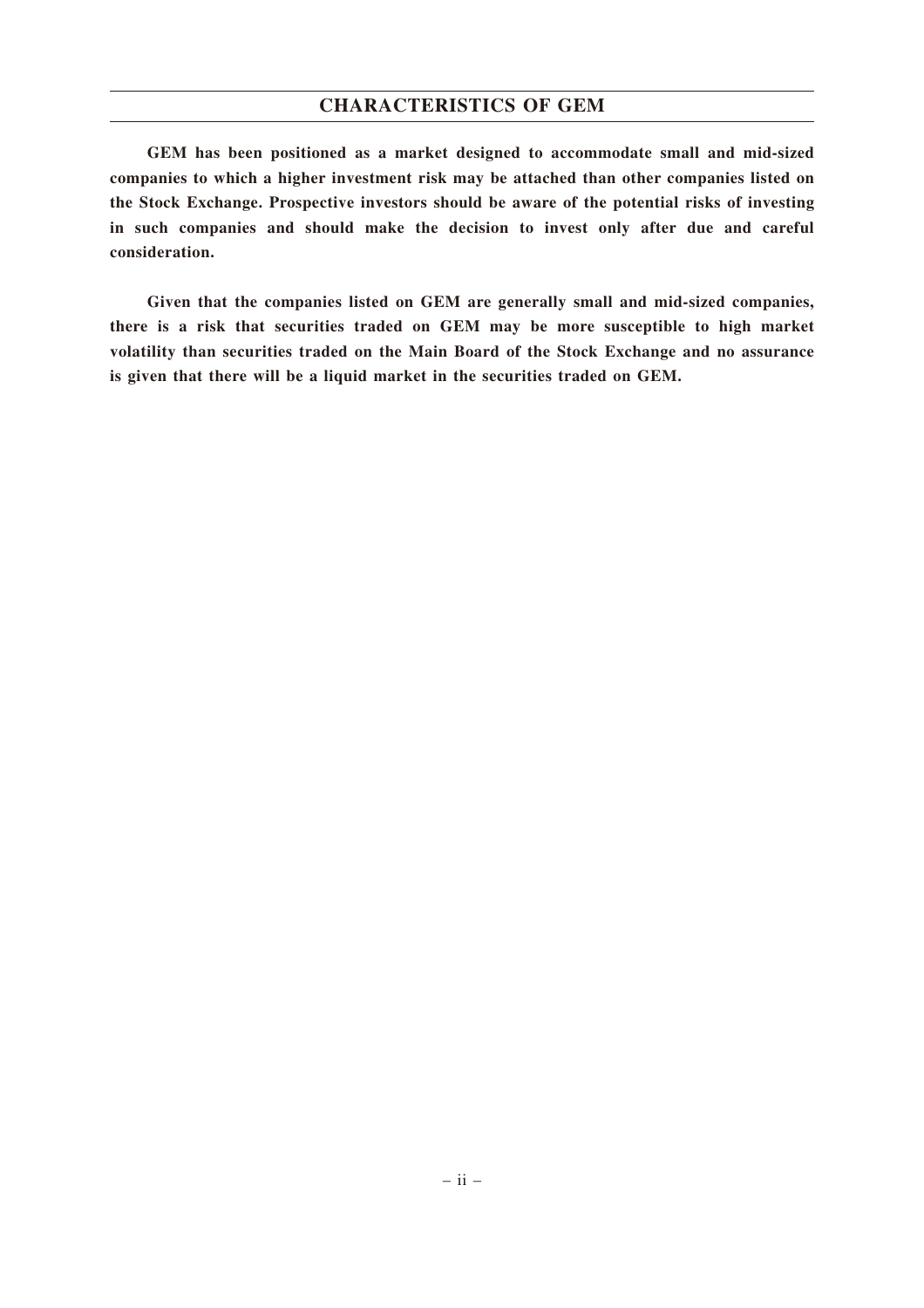# **DEFINITIONS**

*In this circular, unless the context otherwise requires, the following expressions shall have the following meanings:*

| "Annual General Meeting"  | the annual general meeting of the Company to be held at<br>the 17th Conference Room on Level 3 in Kuntai Hotel, No.<br>2, Wangjing Qiyang Road, Chaoyang District, Beijing, the<br>PRC on Friday, June 18, 2021 at 10:30 a.m. or any<br>adjournment thereof, the notice of which is set out on pages<br>17 to 21 of this circular |
|---------------------------|-----------------------------------------------------------------------------------------------------------------------------------------------------------------------------------------------------------------------------------------------------------------------------------------------------------------------------------|
| "Articles of Association" | the articles of association of the Company                                                                                                                                                                                                                                                                                        |
| "Audit Committee"         | audit committee of the Board                                                                                                                                                                                                                                                                                                      |
| "Board"                   | the board of Directors                                                                                                                                                                                                                                                                                                            |
| "Board Diversity Policy"  | the board diversity policy of the Company                                                                                                                                                                                                                                                                                         |
| "Cayman Companies Act"    | the Companies Act, Cap. 22 (Act 3 of 1961, as consolidated<br>and revised) of the Cayman Islands, as amended,<br>supplemented or otherwise modified from time to time                                                                                                                                                             |
| "Company"                 | Linekong Interactive Group Co., Ltd. (藍港互動集團有限<br>$\Delta \overrightarrow{\pi}$ ), an exempted company incorporated under the laws<br>of the Cayman Islands on May 24, 2007 with limited<br>liability                                                                                                                             |
| " $Directory$ "           | the director(s) of the Company                                                                                                                                                                                                                                                                                                    |
| "GEM"                     | the GEM of the Stock Exchange                                                                                                                                                                                                                                                                                                     |
| "GEM Listing Rules"       | the Rules Governing the Listing of Securities on GEM of<br>The Stock Exchange of Hong Kong Limited                                                                                                                                                                                                                                |
| "Group"                   | the Company and its subsidiaries                                                                                                                                                                                                                                                                                                  |
| "HK\$"                    | Hong Kong dollars, the lawful currency for the time being<br>of Hong Kong                                                                                                                                                                                                                                                         |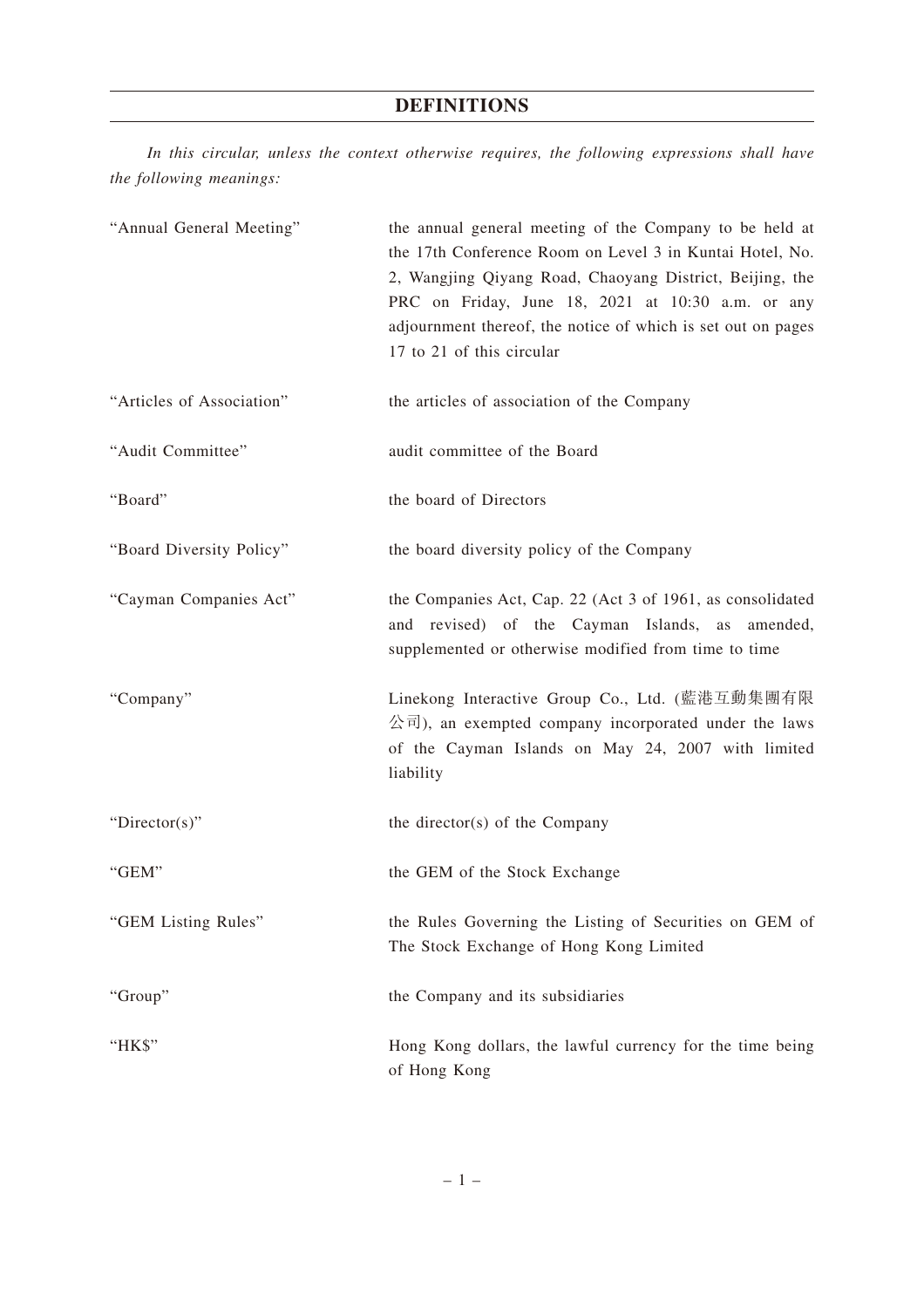# **DEFINITIONS**

| "Hong Kong"                        | the Hong Kong Special Administrative Region of the<br>People's Republic of China                                                                                                                                                                                                                                                                                                            |
|------------------------------------|---------------------------------------------------------------------------------------------------------------------------------------------------------------------------------------------------------------------------------------------------------------------------------------------------------------------------------------------------------------------------------------------|
| "Issue Mandate"                    | the general and unconditional mandate proposed to be<br>granted to the Directors at the Annual General Meeting to<br>exercise the power of the Company to allot, issue and deal<br>with new Shares not exceeding 20 per cent of the aggregate<br>nominal amount of the issued share capital of the Company<br>as at the date of passing of the relevant resolution granting<br>such mandate |
| "Latest Practicable Date"          | May 10, 2021, being the latest practicable date prior to the<br>printing of this circular for the purpose of ascertaining<br>certain information contained in this circular                                                                                                                                                                                                                 |
| "Nomination Committee"             | the nomination committee of the Board                                                                                                                                                                                                                                                                                                                                                       |
| "Nomination Policy"                | the nomination policy of the Company                                                                                                                                                                                                                                                                                                                                                        |
| "Remuneration Committee"           | the remuneration committee of the Board                                                                                                                                                                                                                                                                                                                                                     |
| "Repurchase Mandate"               | the general and unconditional mandate proposed to be<br>granted to the Directors at the Annual General Meeting to<br>repurchase Shares not exceeding 10 per cent of the<br>aggregate nominal amount of the issued share capital of the<br>Company as at the date of passing of the relevant<br>resolution granting such mandate                                                             |
| "RMB"                              | Renminbi, the lawful currency for the time being of the<br>People's Republic of China                                                                                                                                                                                                                                                                                                       |
| " $RSU(s)$ "                       | restricted share unit(s) granted under the restricted share<br>unit scheme of the Company, entitling its holder to receive<br>an equivalent number of share(s) subject to vesting                                                                                                                                                                                                           |
| "Securities and Futures Ordinance" | the Securities and Futures Ordinance (Chapter 571 of the<br>Laws of Hong Kong)                                                                                                                                                                                                                                                                                                              |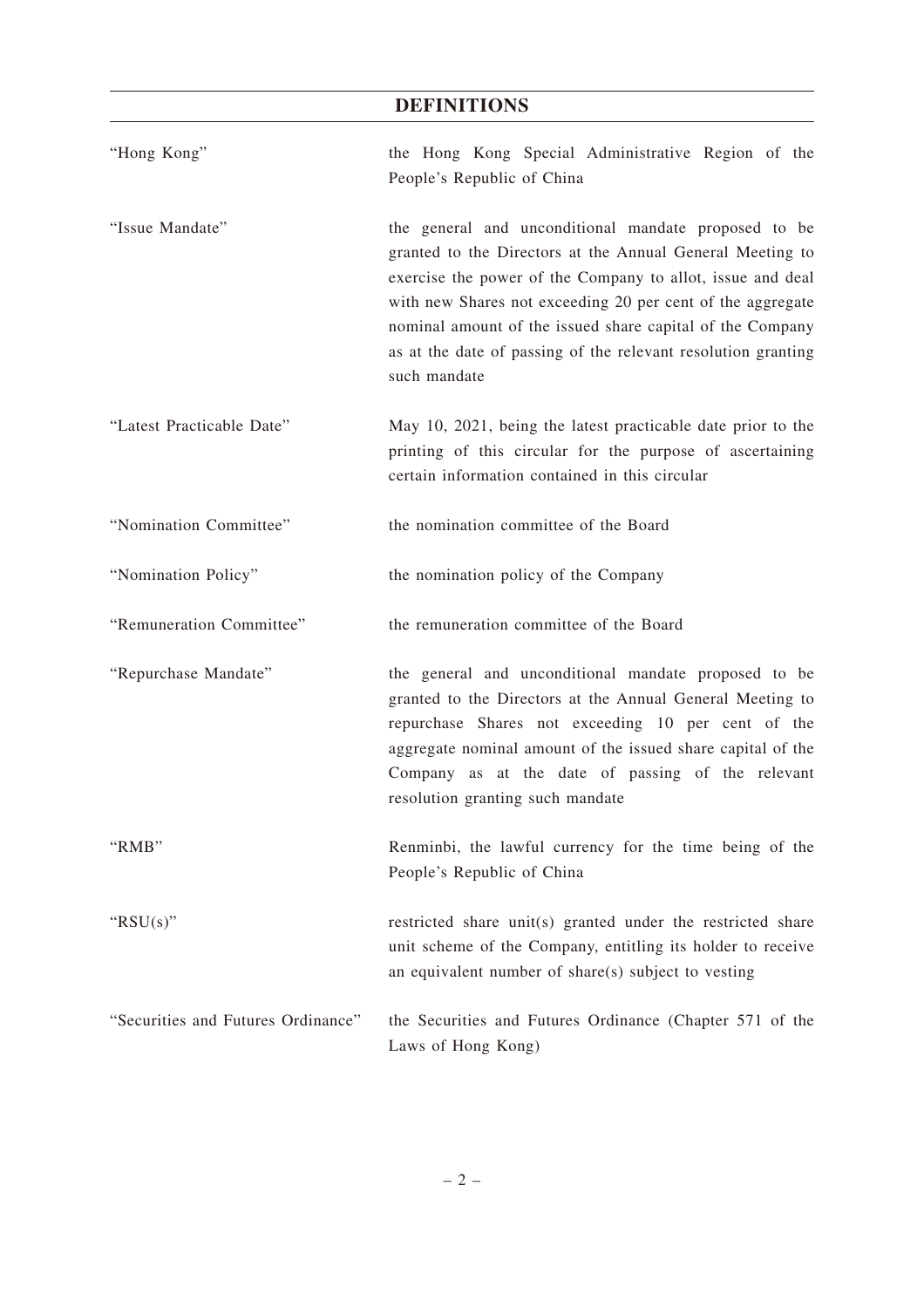# **DEFINITIONS**

| "Share $(s)$ "   | ordinary share(s) of nominal value of US\$0.000025 each in<br>the capital of the Company |  |  |  |
|------------------|------------------------------------------------------------------------------------------|--|--|--|
| "Shareholder(s)" | the registered holder(s) of the Share(s)                                                 |  |  |  |
| "Stock Exchange" | The Stock Exchange of Hong Kong Limited                                                  |  |  |  |
| "Takeovers Code" | the Code on Takeovers and Mergers                                                        |  |  |  |
| "US\$"           | United States dollars, the lawful currency for the time<br>being of the United States    |  |  |  |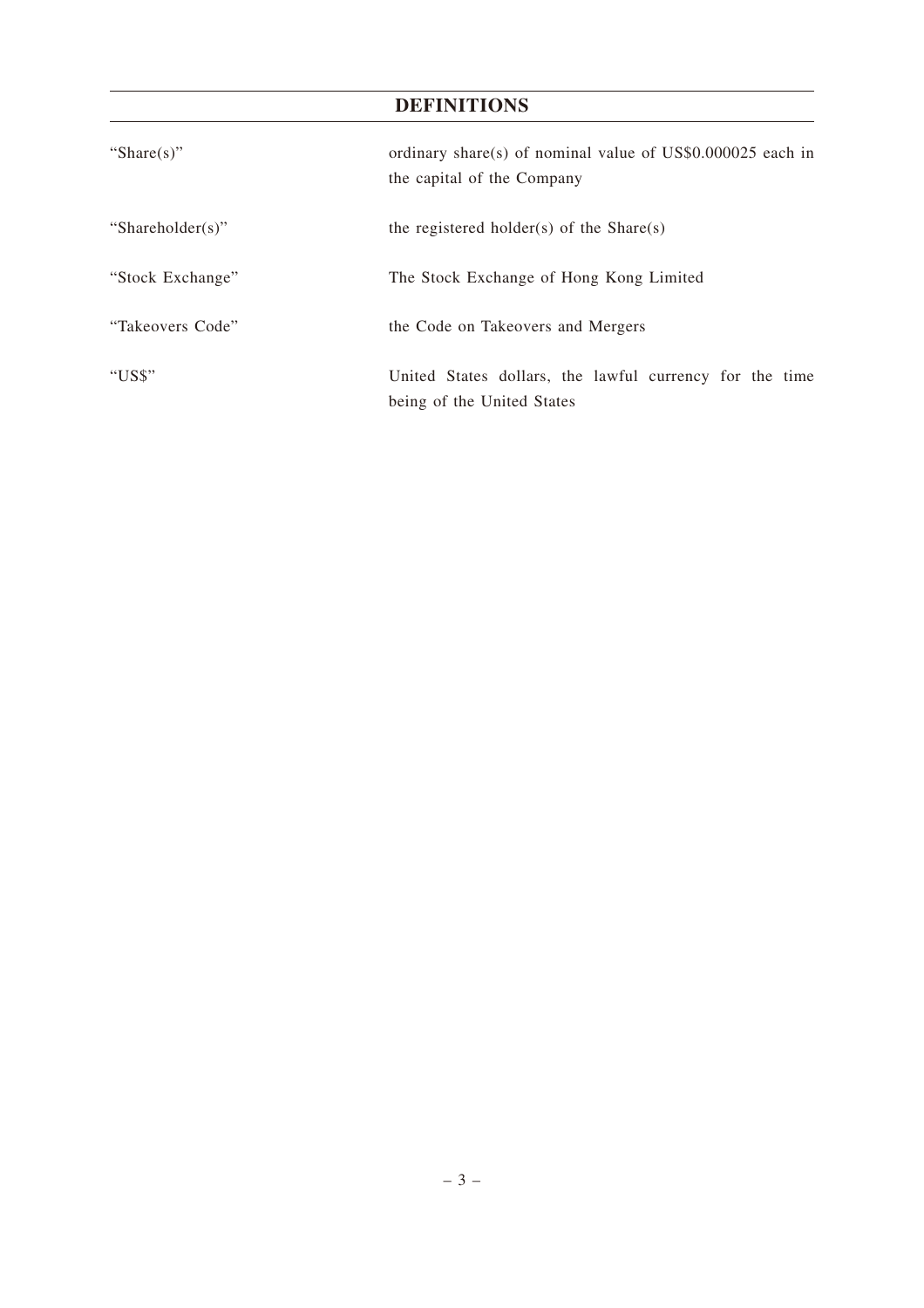

# **Linekong Interactive Group Co., Ltd. 藍港互動集團有限公司**

*(Incorporated in the Cayman Islands with limited liability)* **(Stock Code: 8267)**

*Executive Directors:* Mr. WANG Feng *(Chairman)* Ms. LIAO Mingxiang *(Chief Executive Officer)* Mr. CHEN Hao Mr. WANG Jin *(also known as YAN Yusong)*

*Non-executive Director:* Mr. JI Xuefeng

*Independent Non-executive Directors:* Mr. ZHANG Xiangdong Ms. ZHAO Yifang Ms. WU Yueqin

*Registered office:* Floor 4, Willow House Cricket Square P.O. Box 2804 Grand Cayman KY1-1112 Cayman Islands

*Principal place of business in Hong Kong:* 40th Floor, Dah Sing Financial Centre No. 248 Queen's Road East Wanchai, Hong Kong

May 14, 2021

*To the Shareholders*

Dear Sir or Madam,

# **PROPOSALS FOR (1) GENERAL MANDATES TO ISSUE SHARES AND REPURCHASE SHARES, (2) EXTENSION OF ISSUE MANDATE TO ISSUE SHARES, (3) RE-ELECTION OF RETIRING DIRECTORS AND (4) RE-APPOINTMENT OF AUDITORS AND NOTICE OF ANNUAL GENERAL MEETING**

# **INTRODUCTION**

The purpose of this circular is to provide Shareholders with the notice of Annual General Meeting and information regarding the following resolutions to be put forward at the Annual General Meeting: (i) the grant to the Directors of the Issue Mandate and the Repurchase Mandate and the extension of the Issue Mandate; (ii) the re-election of the retiring Directors; and (iii) the re-appointment of the auditors.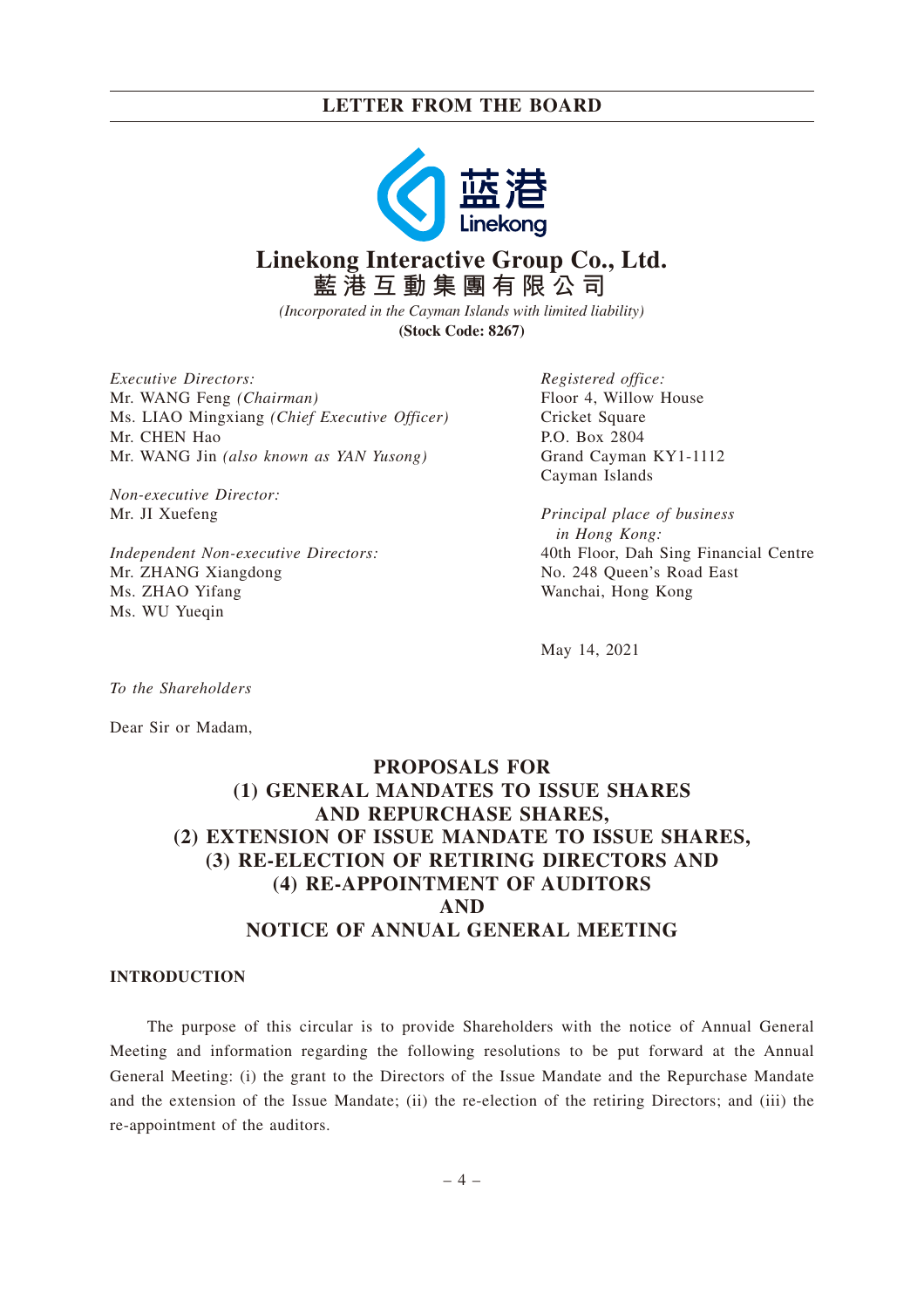### **GENERAL MANDATES TO ISSUE SHARES AND REPURCHASE SHARES**

The Company's existing mandates to issue and repurchase Shares were approved by the Shareholders on June 19, 2020 and will be expired upon the conclusion of the Annual General Meeting unless revoked or varied earlier.

In order to ensure greater flexibility and give discretion to the Directors in the event that it becomes desirable for the Company to issue new Shares, approval is to be sought from the Shareholders, in accordance with the GEM Listing Rules, for the Issue Mandate to issue Shares. An ordinary resolution no. 4(A) will be proposed at the Annual General Meeting to approve the grant of the Issue Mandate to the Directors to exercise the powers of the Company to allot, issue and deal with new Shares up to 20 per cent of the aggregate nominal amount of the issued share capital of the Company as at the date of the passing of such resolution. As at the Latest Practicable Date, there were 367,974,964 Shares in issue. Subject to the passing of the above resolution and on the basis that no further Shares are issued or repurchased after the Latest Practicable Date up to the date of the Annual General Meeting, the Company will be allowed to issue a maximum of 73,594,992 Shares under the Issue Mandate. Nevertheless, the Directors have no immediate plan to issue any new Share pursuant to the Issue Mandate.

In addition, subject to a separate approval of the ordinary resolution no.  $4(C)$ , the number of Shares purchased by the Company pursuant to the Repurchase Mandate under ordinary resolution no. 4(B) (if approved by the Shareholders at the Annual General Meeting), will also be added to extend the 20 per cent limit of the Issue Mandate as mentioned in the ordinary resolution no. 4(A), provided that such additional number shall not exceed 10 per cent of the aggregate nominal amount of the issued share capital of the Company as at the date of the passing of such resolution.

In addition, an ordinary resolution no. 4(B) will be proposed at the Annual General Meeting to approve the grant of the Repurchase Mandate to the Directors to exercise the powers of the Company to repurchase Shares representing up to 10 per cent of the aggregate nominal amount of the issued share capital of the Company as at the date of the passing of such resolution. As at the Latest Practicable Date, there were 367,974,964 Shares in issue. Subject to the passing of the above resolution and on the basis that no further Shares are issued or repurchased after the Latest Practicable Date up to the date of the Annual General Meeting, the Company will be allowed to repurchase a maximum of 36,797,496 Shares under the Repurchase Mandate.

An explanatory statement required by the GEM Listing Rules in connection with the Repurchase Mandate is set out in Appendix II to this circular.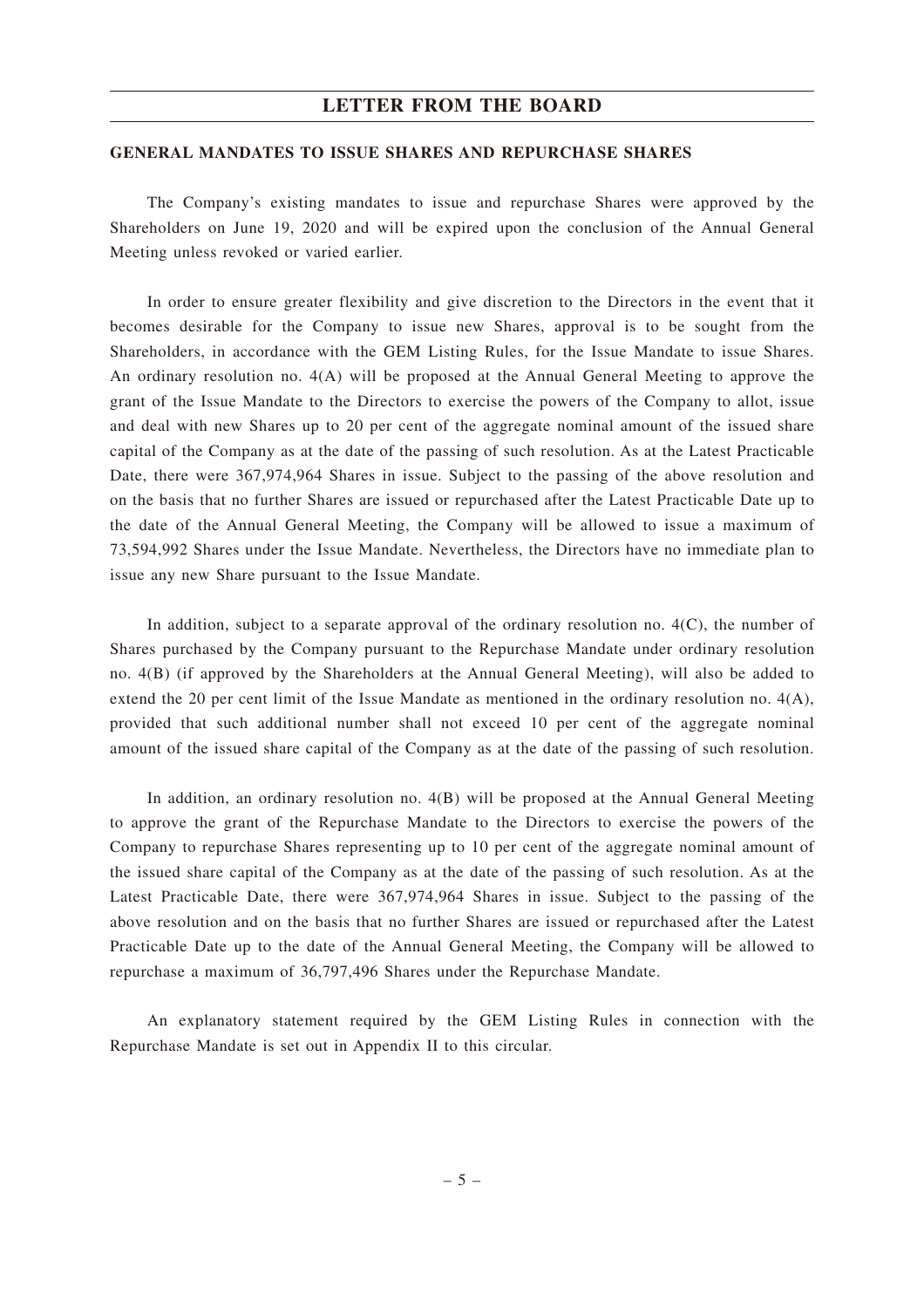The Issue Mandate (including the extension thereof) and the Repurchase Mandate, if granted, shall continue to be in force during the period from the date of passing of the resolutions for the approval of the same up to the earliest of (i) the conclusion of the next annual general meeting of the Company; (ii) the expiration of the period within which the next annual general meeting of the Company is required by any applicable law or the Articles of Association to be held; or (iii) the revocation or variation of such mandate by ordinary resolution of the Shareholders in general meeting.

### **RE-ELECTION OF RETIRING DIRECTORS**

In accordance with Article 16.18 of the Articles of Association, Ms. Liao Mingxiang, Ms. Zhao Yifang and Mr. Zhang Xiangdong shall retire by rotation at the close of the Annual General Meeting. Each of Ms. Liao Mingxiang, Ms. Zhao Yifang and Mr. Zhang Xiangdong is eligible to, and offers himself/herself for re-election as a Director at the Annual General Meeting.

The Nomination Committee was delegated with the responsibility in making recommendations to the Board for the re-election of retiring Directors at the Annual General Meeting. The Nomination Committee noted that each of the retiring Directors is eligible and willing to offer himself/herself for re-election at the Annual General Meeting and advised the Board to recommend the Shareholders to vote in favour of each of the resolutions in relation to the re-election of the retiring Directors. As Ms. Zhao Yifang and Mr. Zhang Xiangdong are members of the Nomination Committee, each of Ms. Zhao Yifang and Mr. Zhang Xiangdong abstained from voting on the resolution in relation to his/her own nomination when it was being considered.

When considering the recommendation, the Nomination Committee has followed the Nomination Policy and took into account the diversity aspects (including but not limited to gender, race, age, language, cultural and educational background, industry experience, technical and professional skills and/or qualifications, knowledge, length of services and time to be devoted as a Director) as set out in the Board Diversity Policy, with due regards to the business model and specific needs of the Group. For details of the Nomination Policy and the Board Diversity Policy, please refer to the 2020 annual report of the Company.

Having due regard to the Board Diversity Policy, the business model and specific needs of the Group, the Nomination Committee considers and the Board concurs that the re-election of each of the retiring Directors is in the best interest of the Company and Shareholders as a whole, taking into account (i) the fact that the retiring Directors are familiar with the business of the Group; (ii) the contributions of the retiring Directors to the Board; (iii) Ms. Liao Mingxiang has vast experience in the game industry; (iv) Ms. Zhao Yifang has vast experience in the film and television entertainment industry; and (v) Mr. Zhang Xiangdong has extensive experience in the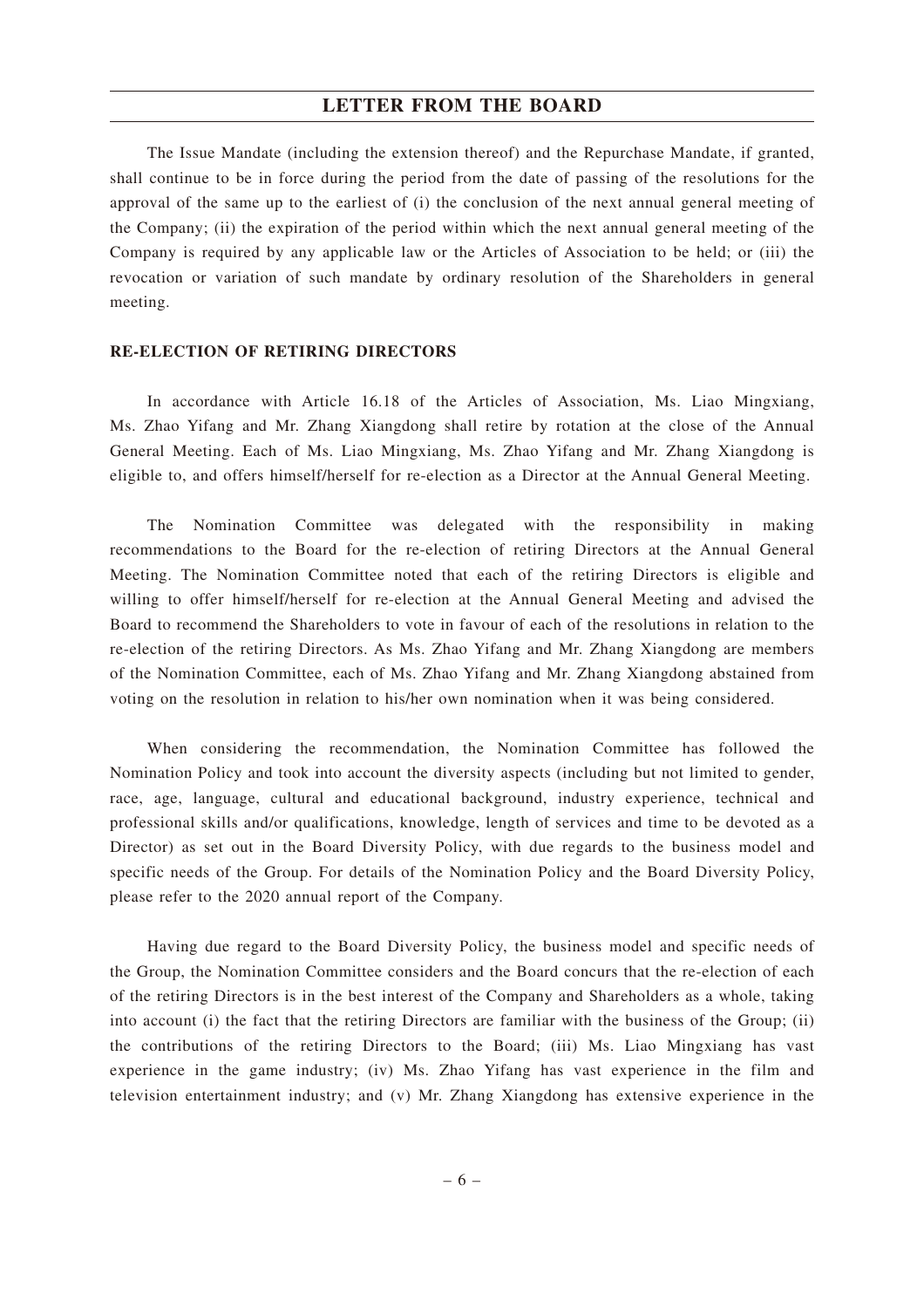internet industry. In addition, as Ms. Liao and Ms. Zhao are two of the three females among the eight Directors, the Board considers that the re-election of Ms. Liao and Ms. Zhao can contribute to the diversity of the Board.

Having taken into account of the criteria set out in Rule 5.09 of the GEM Listing Rules and the confirmation received from each of Ms. Zhao and Mr. Zhang, the Board considers that each of Ms. Zhao and Mr. Zhang to be independent. Each of Ms. Zhao and Mr. Zhang did not hold any cross-directorships or had any significant links with other Directors through involvement in other companies or bodies nor was holding seven or more listed company directorships as at the Latest Practicable Date.

Biographies and other information of the retiring Directors who have offered themselves for re-election at the Annual General Meeting are set out in Appendix I to this circular.

# **RE-APPOINTMENT OF AUDITORS**

PricewaterhouseCoopers will retire as the independent auditors of the Company at the Annual General Meeting and, being eligible, offer themselves for re-appointment as the independent auditors of the Company.

### **CLOSURE OF REGISTER OF MEMBERS**

The transfer books and register of members of the Company will be closed from Tuesday, June 15, 2021 to Friday, June 18, 2021, both days inclusive, during which period no transfer of Shares will be registered. In order to qualify for attending and voting at the Annual General Meeting, all transfers accompanied by the relevant share certificates must be lodged with the Company's Hong Kong share registrar, Computershare Hong Kong Investor Services Limited, at Shops 1712-1716, 17th Floor, Hopewell Centre, 183 Queen's Road East, Wanchai, Hong Kong not later than 4:30 p.m. on Friday, June 11, 2021.

### **ANNUAL GENERAL MEETING**

Set out on pages 17 to 21 of this circular is the notice of the Annual General Meeting. At the Annual General Meeting, ordinary resolutions will be proposed to Shareholders to consider and approve, among others, (i) the grant to the Directors of the Issue Mandate and the Repurchase Mandate and the extension of the Issue Mandate; (ii) the re-election of the retiring Directors; and (iii) the re-appointment of the auditors.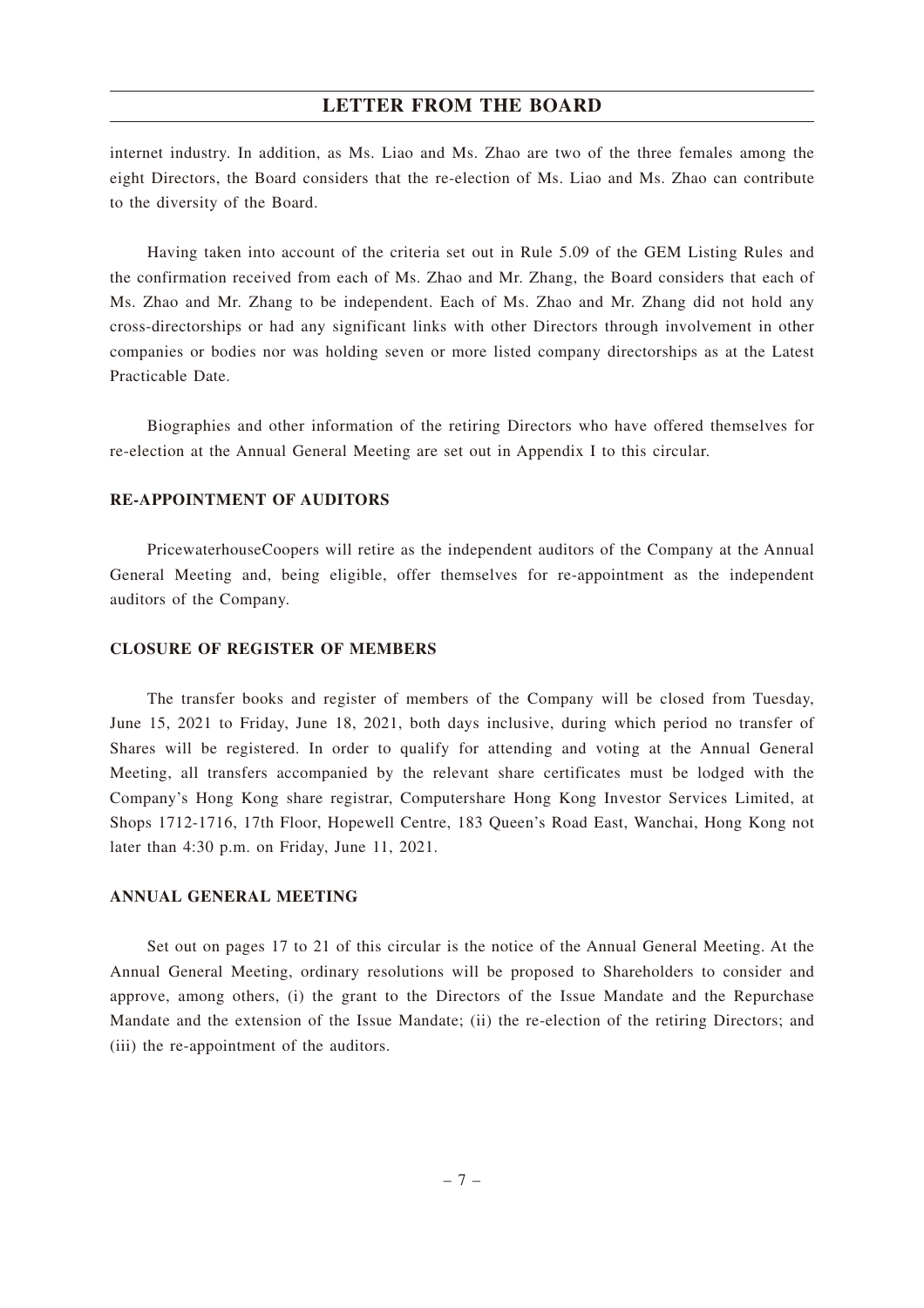### **FORM OF PROXY**

A form of proxy for the Annual General Meeting is enclosed with this circular. Whether or not you intend to attend the Annual General Meeting, you are requested to complete the form of proxy in accordance with the instructions printed thereon and return it to the Company's Hong Kong share registrar, Computershare Hong Kong Investor Services Limited, at 17M Floor, Hopewell Centre, 183 Queen's Road East, Wanchai, Hong Kong, as soon as possible but in any event not less than 48 hours before the time fixed for the holding of the Annual General Meeting (i.e. before 10:30 a.m. on Wednesday, June 16, 2021) or any adjournment thereof.

Completion and return of the form of proxy will not preclude you from attending and voting at the Annual General Meeting or any adjournment thereof if you so wish and, in such event, the form of proxy shall be deemed to be revoked.

## **VOTING BY WAY OF POLL**

Pursuant to Rule 17.47(4) of the GEM Listing Rules and Article 13.6 of the Articles of Association, any vote of Shareholders at a general meeting must be taken by poll except where the chairman of the meeting, in good faith, decides to allow a resolution which relates purely to a procedural or administrative matter to be voted on by a show of hands. Accordingly, each of the resolutions set out in the notice of Annual General Meeting will be taken by way of poll.

On a poll, every Shareholder present in person or by proxy or in the case of a Shareholder being a corporation, its duly authorised representative, shall have one vote for every fully paid Share of which he/she/it is the holder. A Shareholder entitled to more than one vote need not use all his/her/its votes or cast all the votes in the same way.

An announcement on the results of the vote by poll will be made by the Company after the Annual General Meeting in the manner prescribed under Rule 17.47(5) of the GEM Listing Rules.

## **RESPONSIBILITY STATEMENT**

This circular, for which the Directors collectively and individually accept full responsibility, includes particulars given in compliance with the GEM Listing Rules for the purpose of giving information with regard to the Company. The Directors, having made all reasonable enquiries, confirm that to the best of their knowledge and belief the information contained in this circular is accurate and complete in all material respects and not misleading or deceptive, and there are no other matters the omission of which would make any statement herein or this circular misleading.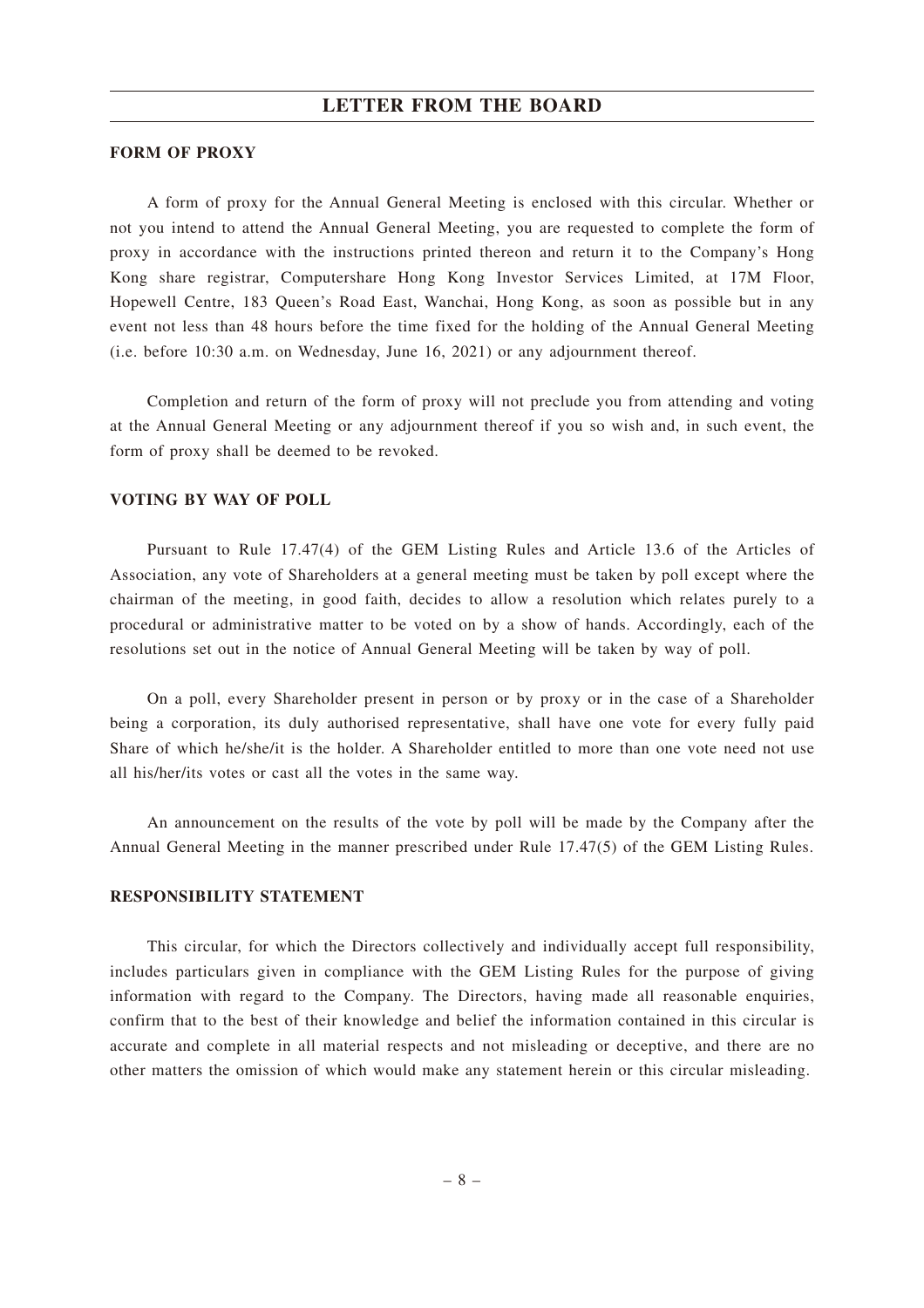### **RECOMMENDATION**

The Directors consider that all the proposed resolution set out in the notice of the Annual General Meeting are in the interests of the Company and the Shareholders as a whole. The Directors therefore recommend the Shareholders to vote in favour of all the aforementioned resolutions.

> Yours faithfully By order of the Board **Linekong Interactive Group Co., Ltd. Wang Feng** *Chairman*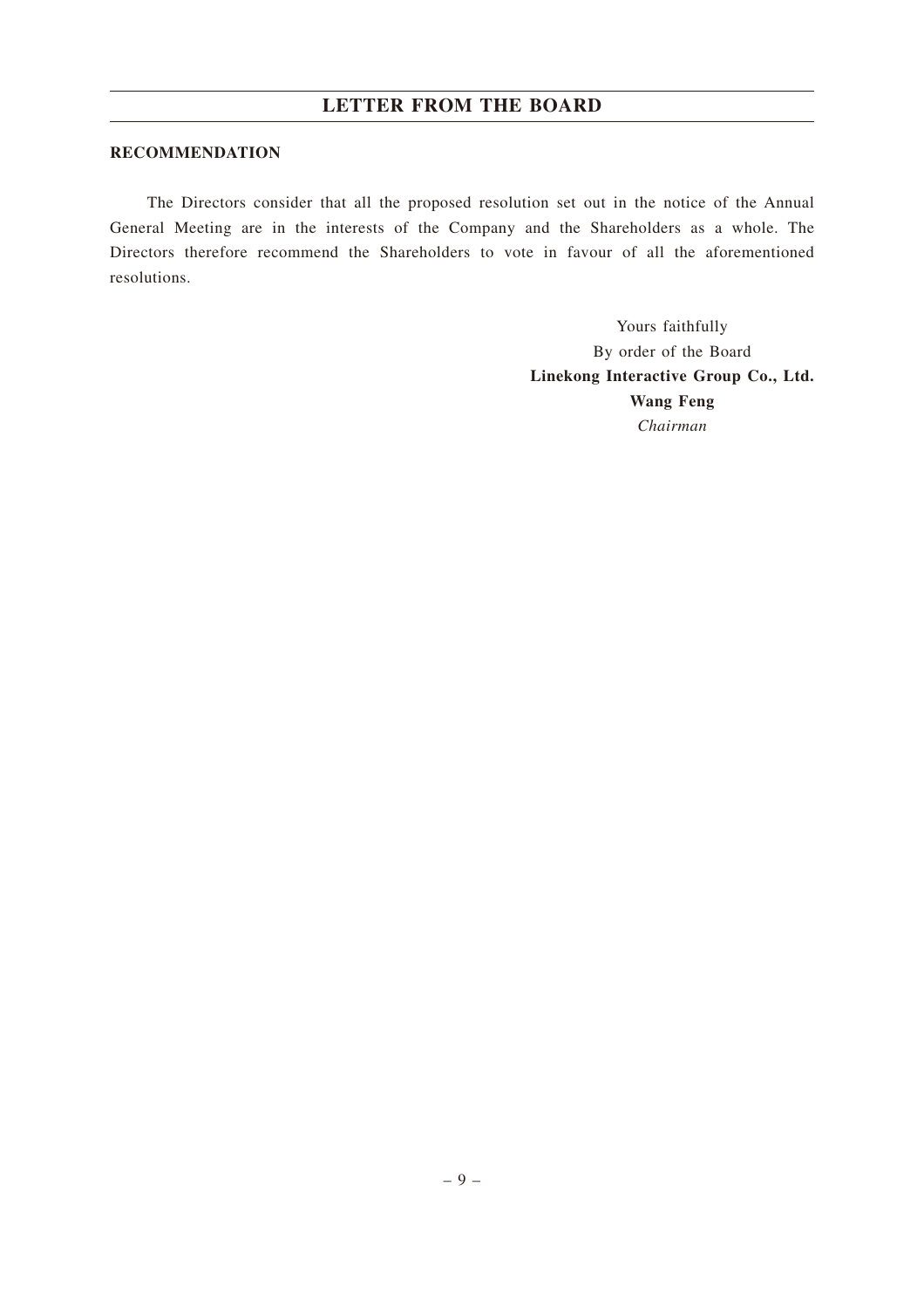*The following are the particulars of the retiring Directors (as required by the GEM Listing Rules) proposed to be re-elected at the Annual General Meeting.*

As at the Latest Practicable Date, each of the following Directors, save as disclosed herein, did not have any interest in Shares within the meaning of Part XV of the Securities and Futures Ordinance.

Save as disclosed herein, none of the following Directors (i) holds any other position with the Company or any other member of the Group; (ii) has any directorships in other listed public companies in the last three years; or (iii) has any relationship with any other Directors, senior management, substantial Shareholders or controlling Shareholders (as defined in the GEM Listing Rules) of the Company.

Save as disclosed herein, there is no other matter in relation to the following Directors that needs to be brought to the attention of the Shareholders nor any other information relating to the following Directors which is required to be disclosed pursuant to the requirements of Rule 17.50(2) of the GEM Listing Rules.

## **DIRECTOR CANDIDATES**

### *Ms. LIAO Mingxiang*

Ms. Liao Mingxiang, aged 46, is the chief executive officer of our Group and an executive Director. She is also a member of the Remuneration Committee and the compliance officer. Ms. Liao serves as a Director since May 24, 2007. As the co-founder of the Group, Ms. Liao is primarily responsible for formulating and implementing the overall strategy as well as products and business plans of the Group. Ms. Liao has over 22 years of experience in the internet industry. Prior to joining our Group, Ms. Liao worked at Beijing Kingsoft from August 1999 to March 2007, as the deputy general manager of the digital entertainment department, mainly responsible for managing sales and marketing channels in China, regional offices, regional promotional activities and game operations. Ms. Liao was awarded "the Top-Ten Most Influential People in China Game Industry" by GIAC for many years. Ms. Liao graduated from Changchun University of Technology in April 2014 and obtained a master degree in project management engineering.

As of the Latest Practicable Date, Ms. Liao was interested in 18,875,489 Shares, including 901,600 RSUs granted to her under the restricted share unit scheme of the Company entitling her to receive 901,600 Shares subject to vesting, none of which have been vested. The term of office of Ms. Liao commenced from August 22, 2014 with a term of three years, which has been renewed for another term of three years on August 22, 2017 and August 22, 2020, respectively, and may be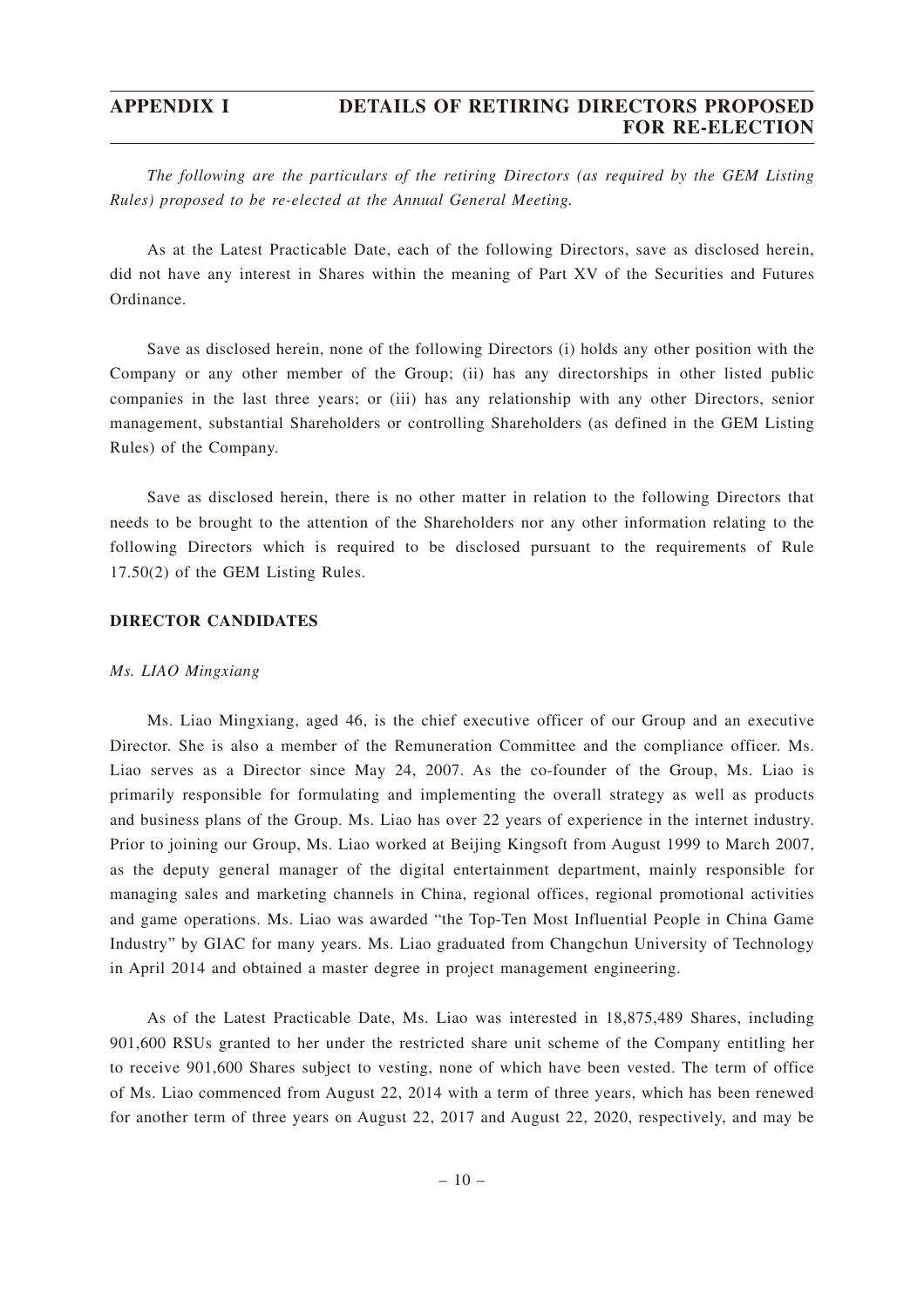# **APPENDIX I DETAILS OF RETIRING DIRECTORS PROPOSED FOR RE-ELECTION**

terminated by either party thereto by giving to the other party three months' prior notice in writing or otherwise in accordance with the terms of the director's service contract, and subject to retirement by rotation and re-election in accordance with the Articles of Association. Pursuant to the prevailing service contract, Ms. Liao is entitled to receive an annual remuneration of RMB1,764,000 and a discretionary bonus, which is determined with reference to her roles and responsibilities with the Group, the Group's performance and the prevailing market condition.

### *Ms. ZHAO Yifang*

Ms. Zhao Yifang, aged 62, is an independent non-executive Director. She was appointed as a member of the Board on June 11, 2015. She is also a member of the Remuneration Committee, the Nomination Committee and the Audit Committee. Ms. Zhao is currently serving as director and general manager of Zhejiang Huace Film & Tv Co., Ltd., the shares of which are listed on the Shenzhen Stock Exchange (stock code: 300133). Ms. Zhao is currently the vice chairman of China Television Drama Production Industry Association. Ms. Zhao completed a postgraduate programme in modern and contemporary literature offered by Hangzhou University in September 1998.

Ms. Zhao entered into a letter of appointment with the Company for a term of three years commencing from June 11, 2015 which has been renewed for another term of three years on June 10, 2018, and may be terminated by either party thereto by giving to the other party three months' prior notice in writing or otherwise in accordance with the terms of the letter of appointment and subject to retirement by rotation and re-election in accordance with the Articles of Association. Pursuant to the prevailing letter of appointment, Ms. Zhao is entitled to receive an annual remuneration of RMB286,000, which is determined with reference to her roles and responsibilities with the Group and the prevailing market condition.

### *Mr. ZHANG Xiangdong*

Mr. Zhang Xiangdong, aged 43, is an independent non-executive Director, the chairman of the Remuneration Committee, a member of the Audit Committee and the Nomination Committee. He was appointed to the Board on April 24, 2014. Mr. Zhang has over 18 years of experience in the internet industry. In July 2003, Mr. Zhang founded Sungy Mobile Limited, a company listed on Nasdaq (Nasdaq: GOMO), and served as a director and its president from 2003 to October 2014. In October 2014, Mr. Zhang resigned his positions in Sungy Mobile Limited. In November 2014, he officially started to pursue his entrepreneurial endeavours in cycling business. Mr. Zhang jointly founded 700Bike and served as the chief executive officer, devoting himself to promote the development of city bike and cycling culture in China. Mr. Zhang obtained a bachelor's degree in information management from Peking University in July 1999.

Mr. Zhang entered into a letter of appointment with the Company for a term of three years commencing from April 24, 2014 which has been renewed for another term of three years from April 23, 2017 and April 23, 2020, respectively, and may be terminated by either party thereto by giving to the other party three months' prior notice in writing or otherwise in accordance with the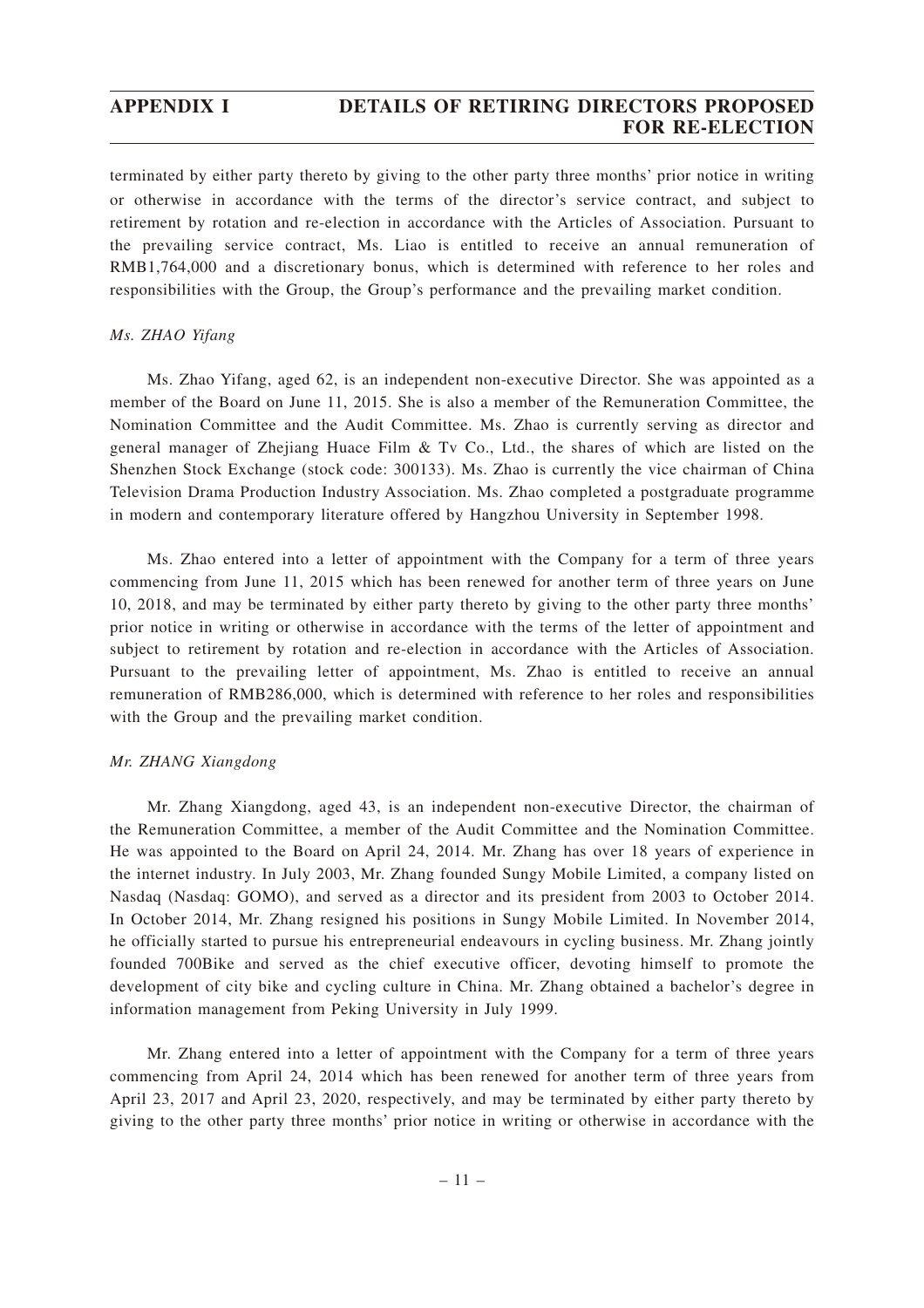# **APPENDIX I DETAILS OF RETIRING DIRECTORS PROPOSED FOR RE-ELECTION**

terms of the letter of appointment, and subject to retirement by rotation and re-election in accordance with the Articles of Association. Pursuant to the prevailing letter of appointment, Mr. Zhang is entitled to receive an annual remuneration of RMB286,000, which is determined with reference to his roles and responsibilities with the Group and the prevailing market condition.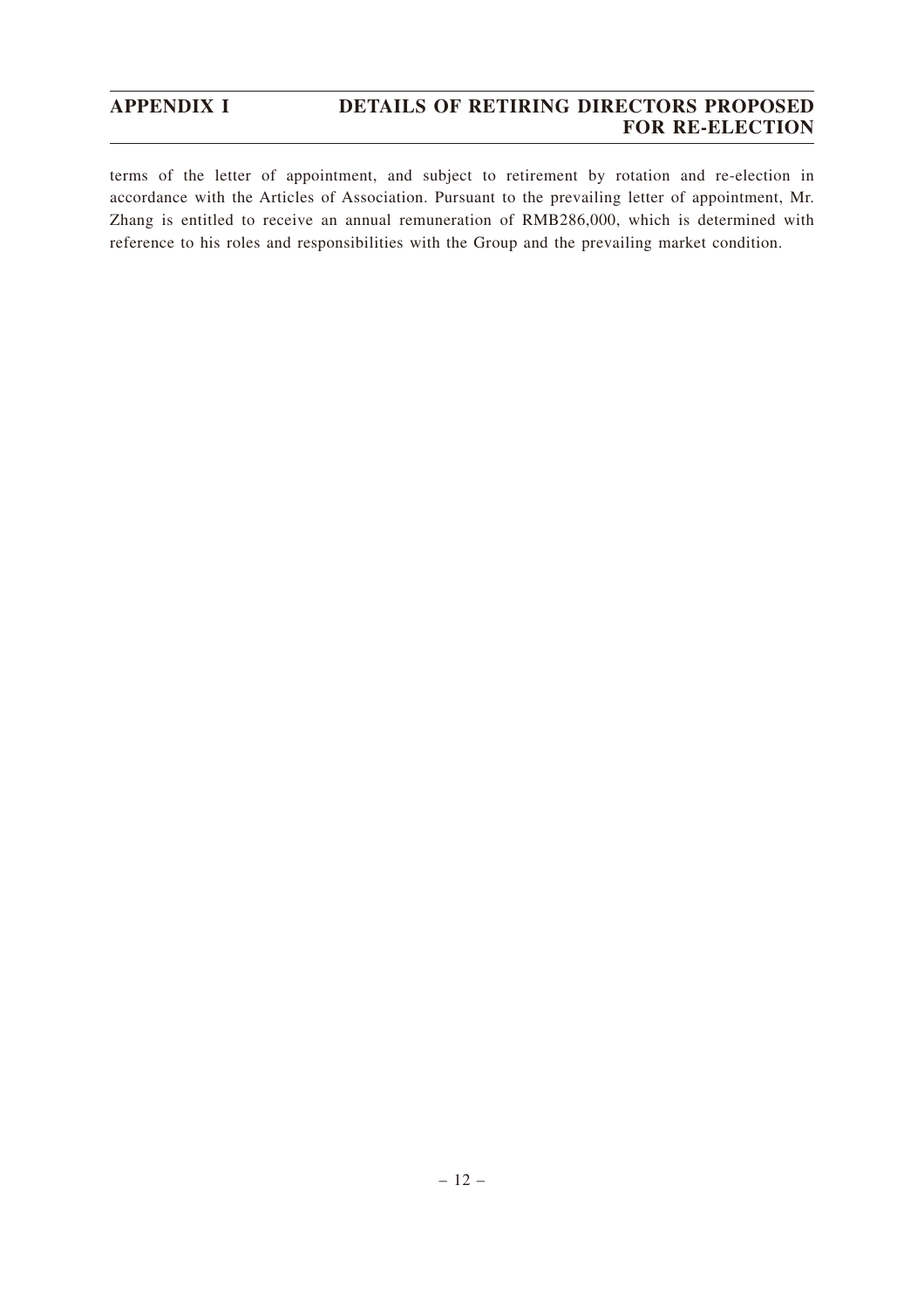*The following is an explanatory statement required to be sent to the Shareholders under the GEM Listing Rules in connection with the proposed Repurchase Mandate.*

## **SHARE CAPITAL**

As at the Latest Practicable Date, the total number of Shares in issue was 367,974,964 Shares. Subject to the passing of the resolution granting the Repurchase Mandate and on the basis that no further Shares are issued or repurchased after the Latest Practicable Date up to the date of passing of such resolution, the Company will be allowed to repurchase a maximum of 36,797,496 Shares (subject to share consolidation or subdivision) which represent 10 per cent of the aggregate nominal value of issued share capital of the Company, during the period from the date of passing of such resolution up to the earliest of (i) the conclusion of the next annual general meeting of the Company; or (ii) the expiration of the period within which the next annual general meeting of the Company is required by any applicable law or the Articles of Association to be held; or (iii) the revocation of variation of the Repurchase Mandate by ordinary resolution of the Shareholders in general meeting.

### **REASONS AND FUNDING OF REPURCHASES**

The Directors believe that it is in the best interests of the Company and the Shareholders as a whole to seek a general authority from the Shareholders to enable the Company to repurchase its Shares on the Stock Exchange. Such repurchases may, depending on market conditions and funding arrangements at the time, lead to an enhancement of the net asset value per Share and/or earnings per Share and will only be made when the Directors believe that such a repurchase will benefit the Company and the Shareholders as a whole.

Repurchases of Shares will be financed out of funds legally available for such purpose and in accordance with the Articles of Association, the Cayman Companies Act and the GEM Listing Rules. The Cayman Companies Act provides that the amount of capital repaid in connection with a share repurchase may be paid out of the profits of the Company or the proceeds of a fresh issue of Shares made for the purposes of the repurchase or out of capital subject to and in accordance with the Cayman Companies Act. The amount of premium payable on repurchase may only be paid out of either the profits of the Company or from sums standing to the credit of the share premium account of the Company.

The Directors have no present intention to repurchase any Share and they would only exercise the power to repurchase in circumstances where they consider that the repurchase would be in the best interests of the Company. The Directors consider that, based on the current prevailing market price, even if the Repurchase Mandate is to be exercised in full, it would not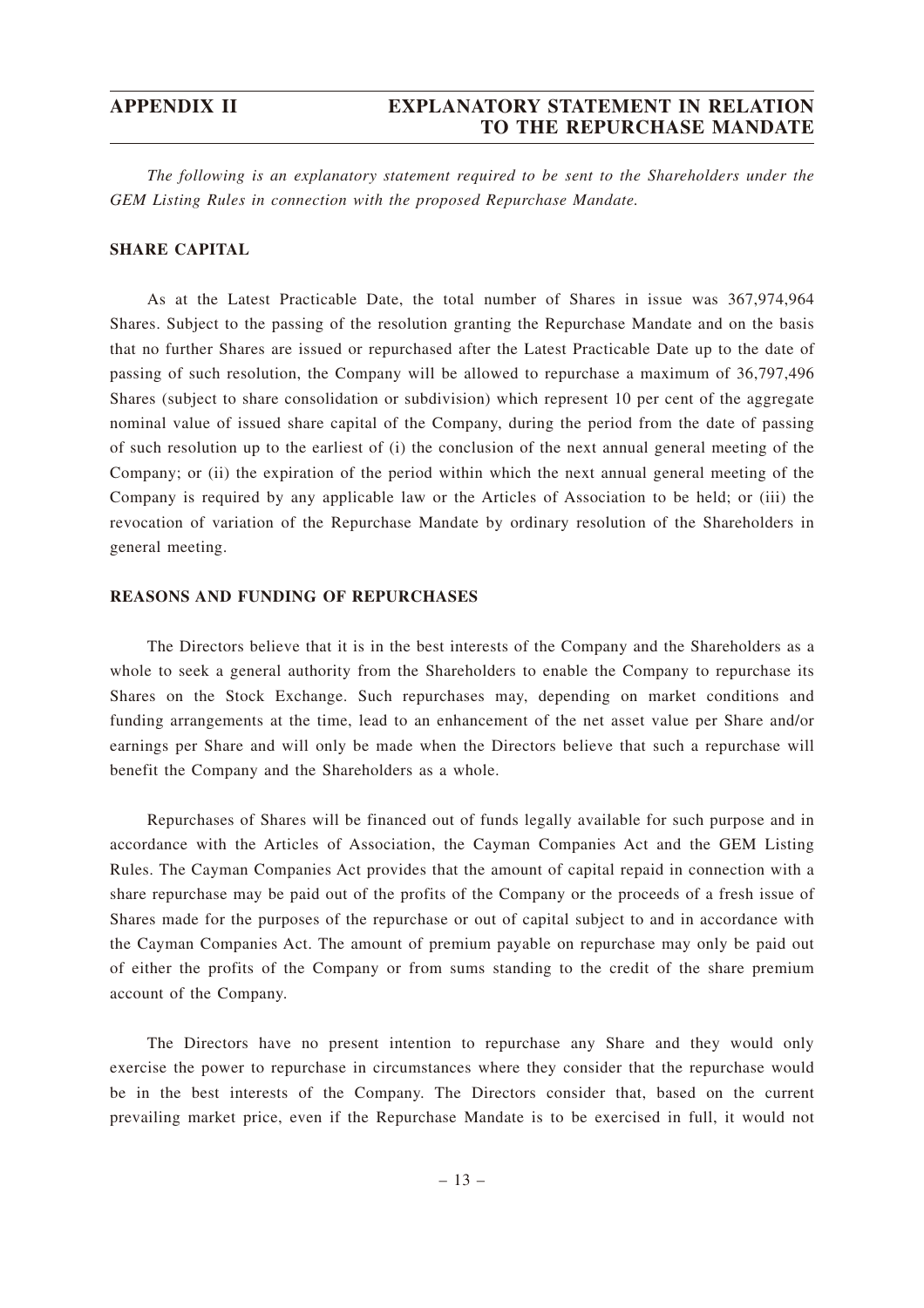have a material adverse impact on the working capital and the gearing position of the Company as compared with the positions disclosed in the audited consolidated financial statements of the Company as at December 31, 2020, being the date to which the latest published audited consolidated financial statements of the Company were made up. In any event, the Directors do not propose to exercise the Repurchase Mandate to such extent as would, in the circumstances, have a material adverse effect on the working capital of the Company or the gearing levels which in the opinion of the Directors are from time to time appropriate for the Company.

# **GENERAL**

To the best of their knowledge, having made all reasonable enquiries, none of the Directors nor any of their close associates, as defined in the GEM Listing Rules, currently intend to sell any Share to the Company or its subsidiaries, in the event that the Repurchase Mandate is granted by the Shareholders.

The Directors have undertaken to the Stock Exchange that, so far as the same may be applicable, they will exercise the Repurchase Mandate in accordance with the GEM Listing Rules and the applicable laws of the Cayman Islands.

No core connected person (as defined in the GEM Listing Rules) of the Company has notified the Company that he/she has a present intention to sell any Share to the Company, or has undertaken not to do so, if the Repurchase Mandate is granted.

If as a result of a repurchase of Shares by the Company pursuant to the Repurchase Mandate, a Shareholder's proportionate interest in the voting rights of the Company increases, such increase will be treated as an acquisition for the purposes of Rule 32 of the Takeovers Code. Accordingly, a Shareholder, or group of Shareholders acting in concert, depending on the level of increase of the Shareholder's interest, could obtain or consolidate control of the Company and become obliged to make a mandatory offer in accordance with Rule 26 of the Takeovers Code.

As at the Latest Practicable Date, Mr. Wang Feng is the largest Shareholder of the Company, and interested in 79,216,540 Shares (including (i) 66,576,160 Shares held through his wholly-owned company, Wangfeng Management Limited; (ii) 4,207,072 Shares held directly by him; and (iii) 8,433,308 restricted share units granted to him under the restricted share unit scheme of the Company entitling him to receive 8,433,308 Shares subject to vesting). In the event that the Directors exercise the Repurchase Mandate in full, the interest of Mr. Wang Feng will be increased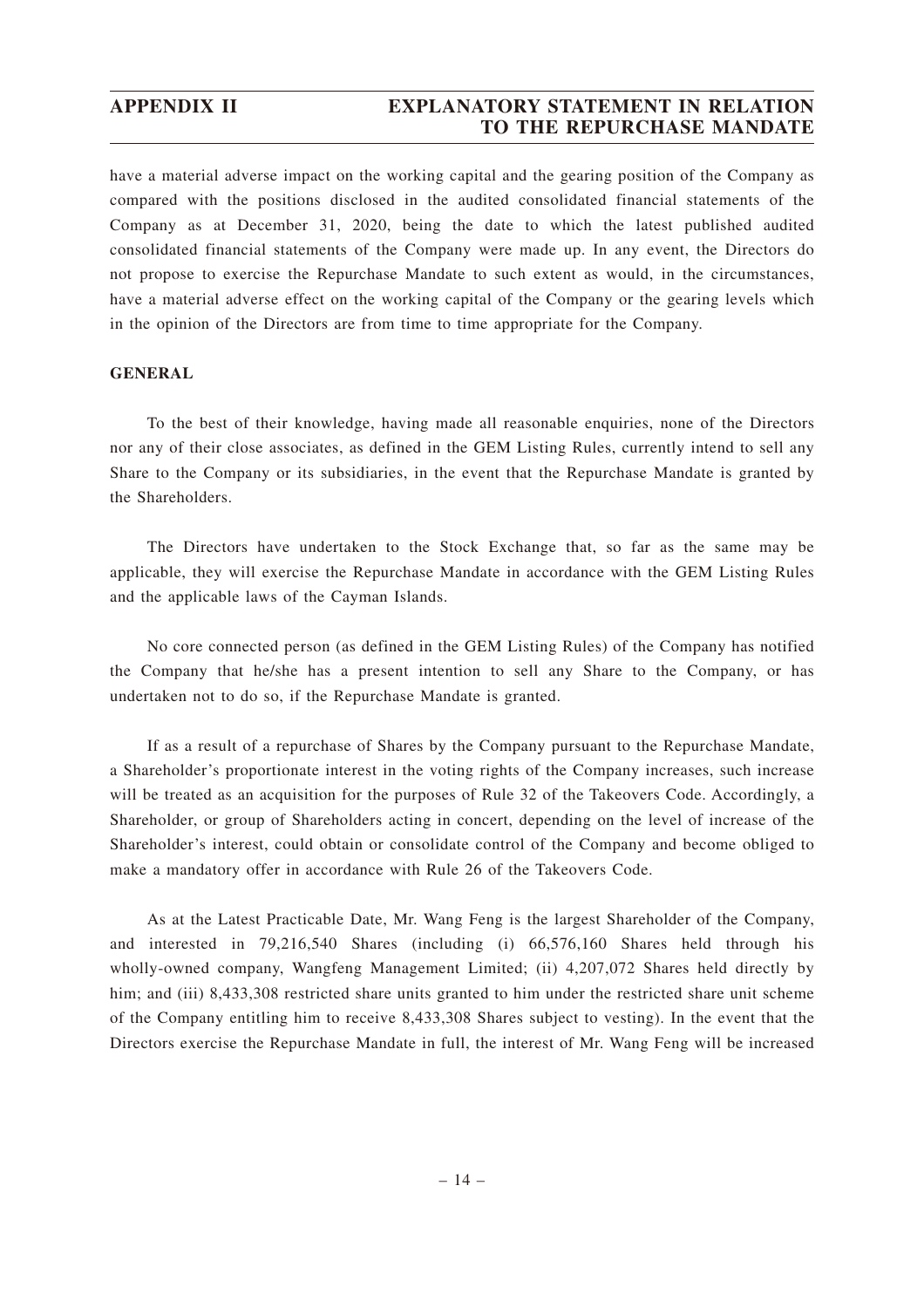from 21.53% to approximately 23.92%. On the basis of the aforesaid increase in interest, the Directors are aware that exercising the Repurchase Mandate in part or in full would not result in Mr. Wang Feng becoming obliged to make a mandatory offer under Rule 26 of the Takeovers Code.

The GEM Listing Rules prohibit a company from making repurchase on the Stock Exchange if the result of the repurchase would be that less than 25 per cent (or such other prescribed minimum percentage as determined by the Stock Exchange) of the issued share capital would be in public hands. The Directors do not propose to repurchase Shares which would result in less than the prescribed minimum percentage of Shares in public hands.

## **SHARE REPURCHASE MADE BY THE COMPANY**

Details of the repurchases of Shares made by the Company on the Stock Exchange during the six months immediately preceding the Latest Practicable Date are as follows:

|                    | <b>No. of Shares</b> | <b>Price Paid Per Share</b> |        | Aggregate         |  |
|--------------------|----------------------|-----------------------------|--------|-------------------|--|
| Date of Repurchase | <b>Repurchased</b>   | <b>Highest</b>              | Lowest | <b>Price Paid</b> |  |
|                    |                      | $(HK\$                      | $(HK\$ | $(HK\$            |  |
| November 16, 2020  | 10,000               | 0.490                       | 0.490  | 4,900.00          |  |
| December $1, 2020$ | 10,000               | 0.500                       | 0.495  | 4,975.00          |  |
| December 2, 2020   | 66,000               | 0.495                       | 0.460  | 31,422.50         |  |
| January 14, 2021   | 250,000              | 0.440                       | 0.405  | 104,232.50        |  |
| January 29, 2021   | 20,000               | 0.440                       | 0.415  | 8,475.00          |  |
| February 1, 2021   | 20,000               | 0.440                       | 0.435  | 8,772.50          |  |
| Total              | 376,000              |                             |        | 162,777.50        |  |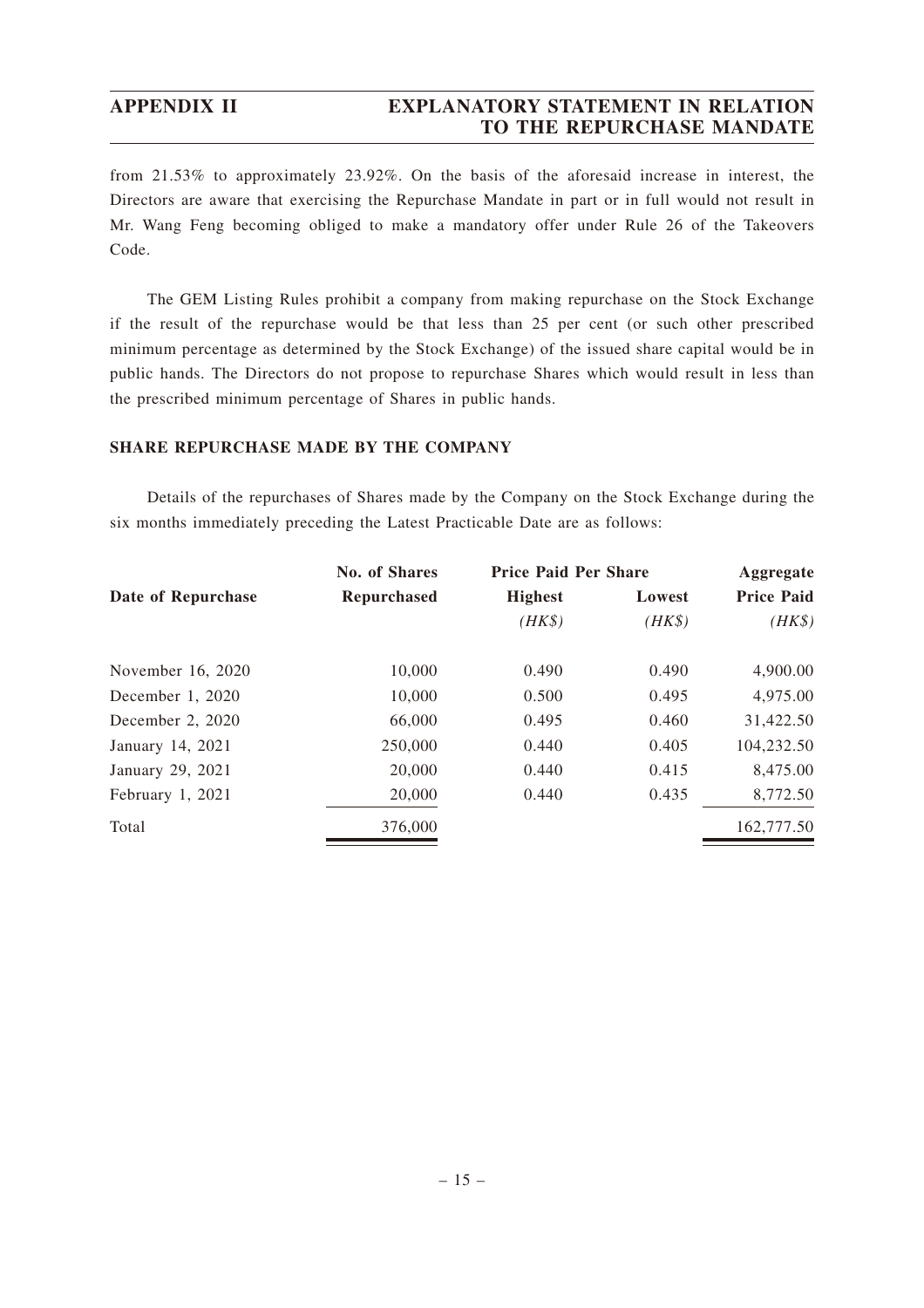# **SHARE PRICES**

The highest and lowest traded prices for Shares recorded on the Stock Exchange during the twelve months preceding the Latest Practicable Date were as follows:

|                                         | <b>Highest</b> | Lowest        |
|-----------------------------------------|----------------|---------------|
| Month                                   | traded prices  | traded prices |
|                                         | HK\$           | HK\$          |
|                                         |                |               |
| 2020                                    |                |               |
| May                                     | 0.435          | 0.380         |
| June                                    | 0.480          | 0.355         |
| July                                    | 0.520          | 0.370         |
| August                                  | 0.660          | 0.375         |
| September                               | 0.650          | 0.455         |
| October                                 | 0.580          | 0.410         |
| November                                | 0.640          | 0.415         |
| December                                | 0.500          | 0.410         |
|                                         |                |               |
| 2021                                    |                |               |
| January                                 | 0.490          | 0.380         |
| February                                | 0.970          | 0.385         |
| March                                   | 0.960          | 0.740         |
| April                                   | 0.940          | 0.830         |
| May (up to the Latest Practicable Date) | 0.850          | 0.660         |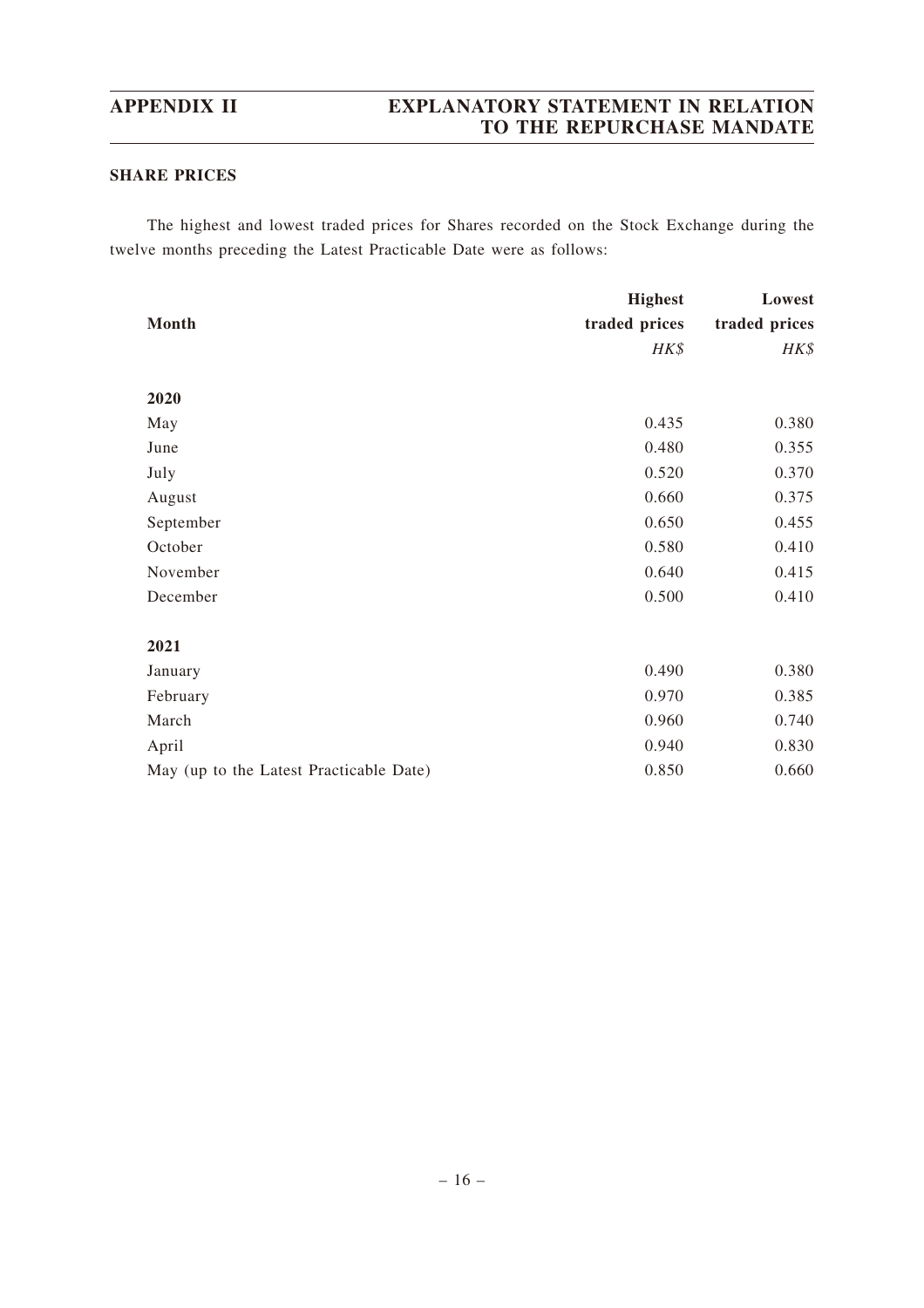*Hong Kong Exchanges and Clearing Limited and The Stock Exchange of Hong Kong Limited take no responsibility for the contents of this notice, make no representation as to its accuracy or completeness and expressly disclaim any liability whatsoever for any loss however arising from or in reliance upon the whole or any part of the contents of this notice.*



# **Linekong Interactive Group Co., Ltd. 藍港互動集團有限公司**

*(Incorporated in the Cayman Islands with limited liability)* **(Stock Code: 8267)**

# **NOTICE OF ANNUAL GENERAL MEETING**

**NOTICE IS HEREBY GIVEN THAT** the annual general meeting of Linekong Interactive Group Co., Ltd. (the "**Company**") will be held at the 17th Conference Room on Level 3 in Kuntai Hotel, No. 2, Wangjing Qiyang Road, Chaoyang District, Beijing, the PRC on Friday, June 18, 2021 at 10:30 a.m. for the purpose of considering and, if thought fit, passing the following resolutions as ordinary resolutions of the Company:

- 1. To receive and adopt the audited consolidated financial statements of the Company and its subsidiaries and the reports of the directors and independent auditors for the year ended December 31, 2020.
- 2. (A) To re-elect the following persons as directors of the Company:
	- (i) Ms. LIAO Mingxiang as an executive director of the Company
	- (ii) Ms. ZHAO Yifang as an independent non-executive director of the Company
	- (iii) Mr. ZHANG Xiangdong as an independent non-executive director of the Company
	- (B) To authorise the board of directors of the Company to fix the remuneration of the directors of the Company.
- 3. To re-appoint PricewaterhouseCoopers as independent auditors of the Company and to authorise the board of directors of the Company to fix its remuneration.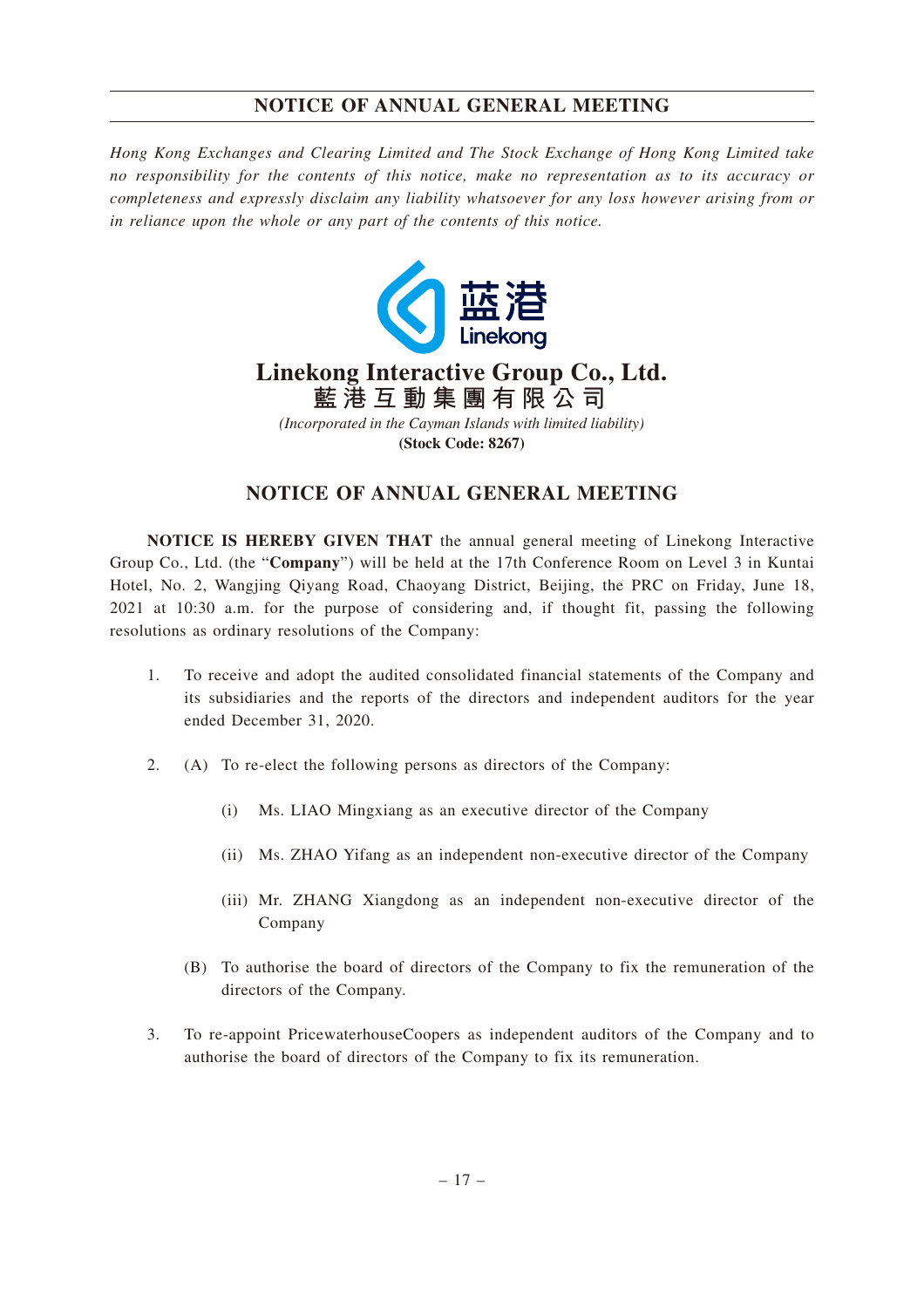- 4. To consider and, if thought fit, to pass (with or without amendments) the following resolutions as ordinary resolutions:
	- **(A)** "**THAT**:
		- (i) subject to paragraph (iii) below, the exercise by the directors of the Company during the Relevant Period (as hereinafter defined) of all the powers of the Company to allot, issue or otherwise deal with additional shares in the capital of the Company or securities convertible into shares, or options, warrants or similar rights to subscribe for shares or convertible securities of the Company and to make or grant offers, agreements and/or options (including bonds and warrants convertible into shares of the Company) which may require the exercise of such powers be and is hereby generally and unconditionally approved;
		- (ii) the approval in paragraph (i) above shall be in addition to any other authorisation given to the directors of the Company and shall authorise the directors of the Company to make or grant offers, agreements and/or options during the Relevant Period (as hereinafter defined) which may require the exercise of such power after the end of the Relevant Period;
		- (iii) the aggregate nominal amount of share capital allotted or agreed conditionally or unconditionally to be allotted (whether pursuant to options or otherwise) by the directors of the Company during the Relevant Period (as hereinafter defined) pursuant to paragraph (i) above, otherwise than pursuant to (1) a Rights Issue (as hereinafter defined); or (2) the grant or exercise of any option under the share option scheme or similar arrangements of the Company; or (3) any scrip dividend or similar arrangements providing for the allotment of shares in lieu of the whole or part of a dividend on shares of the Company in accordance with the articles of association of the Company in force from time to time; or (4) any issue of shares in the Company upon the exercise of rights of subscription or conversion under the terms of any existing convertible securities issued by the Company, shall not exceed 20 per cent of the aggregate nominal amount of the issued share capital of the Company as at the date of passing this resolution, and the said approval shall be limited accordingly;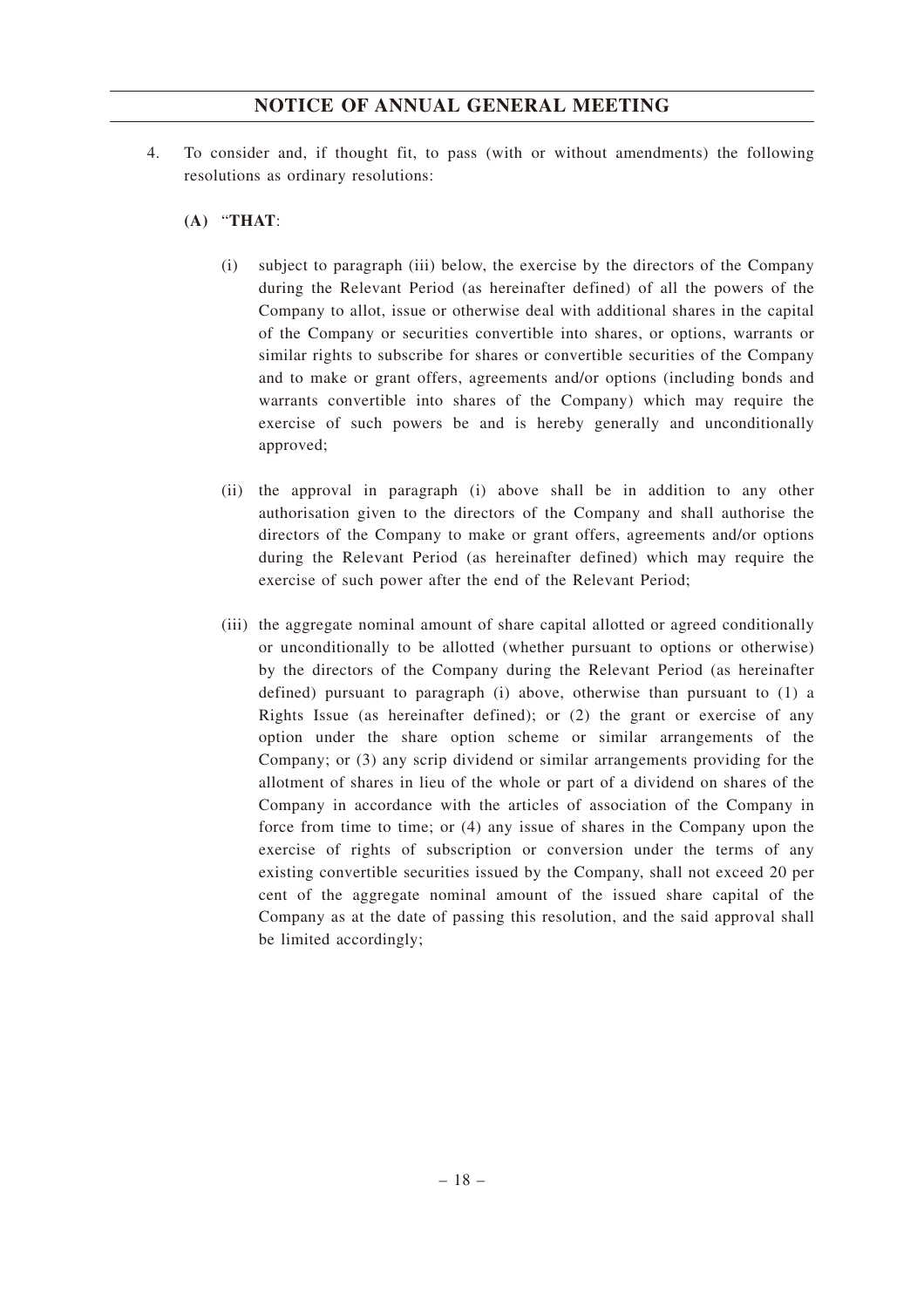- (iv) for the purpose of this resolution:
	- (a) "Relevant Period" means the period from the passing of this resolution until whichever is the earliest of:
		- (1) the conclusion of the next annual general meeting of the Company;
		- (2) the expiration of the period within which the next annual general meeting of the Company is required by any applicable law or the articles of association of the Company to be held; and
		- (3) the revocation or variation of the authority given under this resolution by an ordinary resolution of the shareholders of the Company in general meeting; and
	- (b) "Rights Issue" means an offer of shares in the capital of the Company, or offer or issue of warrants, options or other securities giving rights to subscribe for shares open for a period fixed by the directors of the Company to holders of shares in the capital of the Company whose names appear on the register of members on a fixed record date in proportion to their holdings of shares (subject to such exclusion or other arrangements as the directors of the Company may deem necessary or expedient in relation to fractional entitlements or, having regard to any restrictions or obligations under the laws of, or the requirements of, or the expense or delay which may be involved in determining the exercise or extent of any restrictions or obligations under the laws of, or the requirements of, any jurisdiction applicable to the Company, any recognised regulatory body or any stock exchange applicable to the Company)."

# **(B)** "**THAT**:

(i) subject to paragraph (ii) below, the exercise by the directors of the Company during the Relevant Period (as hereinafter defined) of all the powers of the Company to repurchase shares of the Company on GEM of The Stock Exchange of Hong Kong Limited or on any other stock exchange on which the shares of the Company may be listed and recognised for this purpose by the Securities and Futures Commission under the Code on Share Buy-backs and, subject to and in accordance with all applicable laws and the Rules Governing the Listing of Securities on GEM of The Stock Exchange of Hong Kong Limited (the "**GEM Listing Rules**"), be and is hereby generally and unconditionally approved;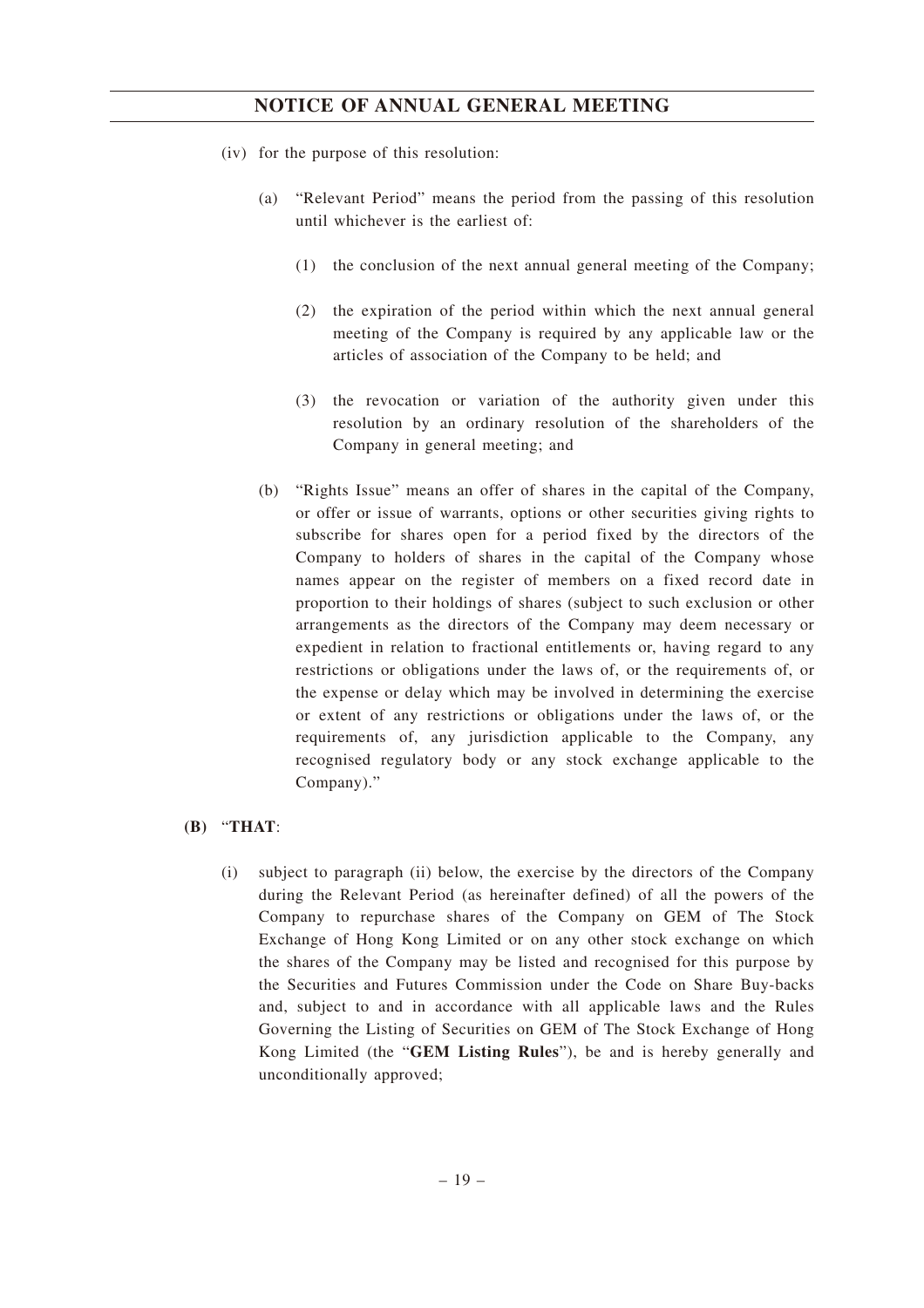- (ii) the aggregate nominal amount of shares of the Company which may be repurchased pursuant to the approval in paragraph (i) above shall not exceed 10 per cent of the aggregate nominal amount of the issued share capital of the Company as at the date of passing of this resolution, and the said approval shall be limited accordingly;
- (iii) subject to the passing of this resolution, any prior approvals of the kind referred to in paragraph (i) of this resolution which had been granted to the directors of the Company and which are still in effect be and are hereby revoked; and
- (iv) for the purpose of this resolution, "Relevant Period" means the period from the passing of this resolution until whichever is the earliest of:
	- (a) the conclusion of the next annual general meeting of the Company;
	- (b) the expiration of the period within which the next annual general meeting of the Company is required by any applicable law or the articles of association of the Company to be held; and
	- (c) the revocation or variation of the authority given under this resolution by ordinary resolution of the shareholders of the Company in general meeting."
- **(C)** "**THAT** conditional upon the resolutions numbered 4(A) and 4(B) set out in the notice convening this meeting being passed, the general mandate granted to the directors of the Company under resolution numbered 4(A) set out in the notice convening this meeting be and is hereby extended by the addition to the aggregate nominal amount of the share capital of the Company which may be allotted, issued or otherwise dealt with by the directors of the Company pursuant to such general mandate an amount representing the aggregate nominal amount of the share capital of the Company repurchased by the Company under the authority granted under resolution numbered 4(B) set out in the notice convening this meeting, provided that such amount of shares of the Company shall not exceed 10 per cent of the aggregate nominal amount of the issued share capital of the Company as at the date of passing of this resolution."

By order of the Board **Linekong Interactive Group Co., Ltd. Wang Feng** *Chairman*

Beijing, PRC May 14, 2021